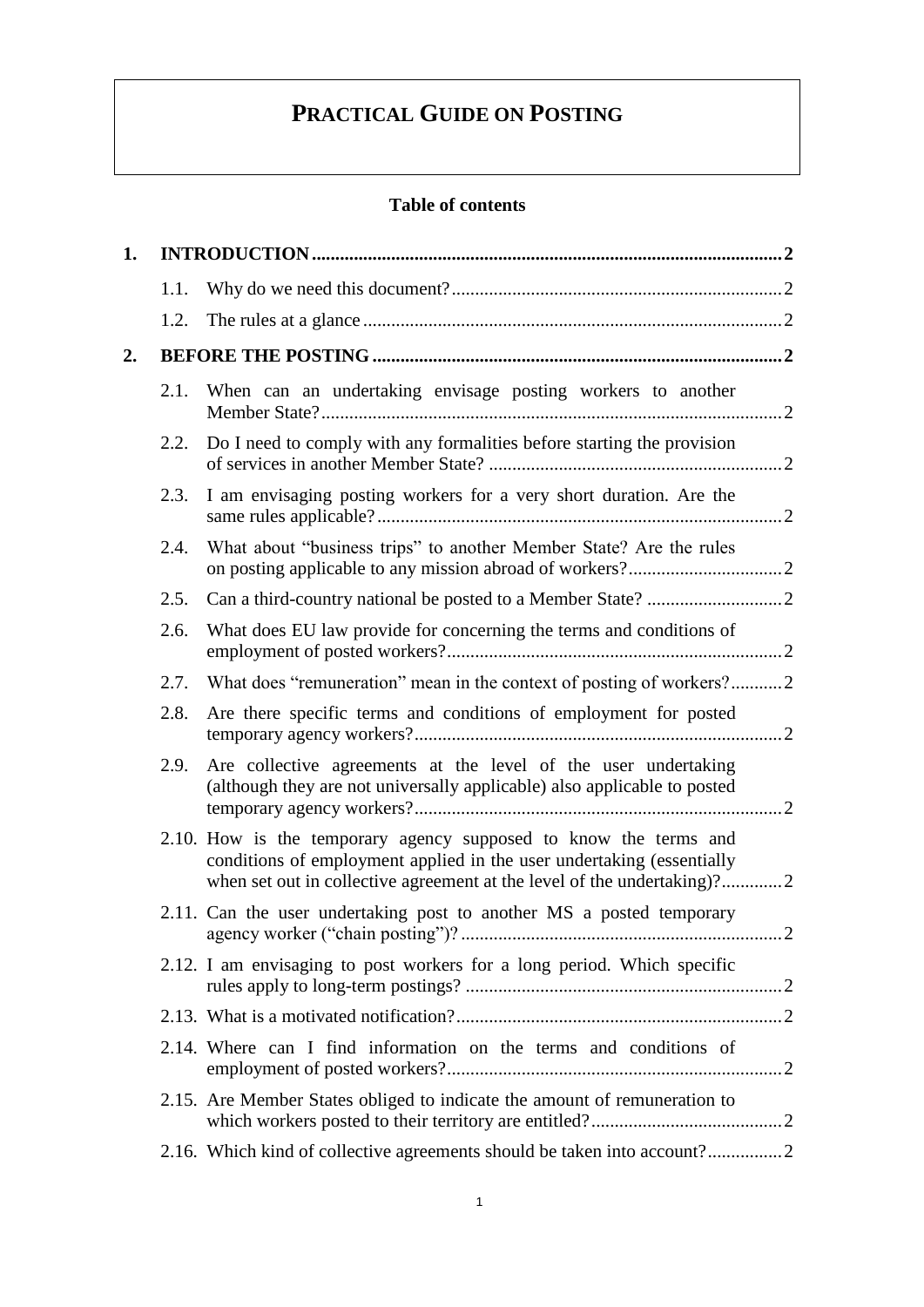|    |      | 2.17. Are Member States obliged to provide in the single official national<br>website the text of any collective agreement applicable to posted |  |
|----|------|-------------------------------------------------------------------------------------------------------------------------------------------------|--|
|    |      |                                                                                                                                                 |  |
|    |      | 2.19. Which information should the employer give to the worker before the<br>posting?2                                                          |  |
|    |      | 2.20. Does the employer have to pay or reimburse the travel costs for posted                                                                    |  |
|    |      | 2.21. Which terms and conditions of employment are applicable to workers                                                                        |  |
| 3. |      |                                                                                                                                                 |  |
|    | 3.1. | The employer of the posted workers has been approached by a trade<br>union to engage into collective bargaining. Is this in accordance with     |  |
|    | 3.2. |                                                                                                                                                 |  |
|    | 3.3. |                                                                                                                                                 |  |
|    | 3.4. | The labour inspectors of the host Member States refuse to consider the<br>posting allowance as part of remuneration. Is this correct under EU   |  |
|    | 3.5. | Can my employer deduct from my salary the costs of lodging and                                                                                  |  |
|    | 3.6. | Can the host Member State request that I comply with provisions of<br>that Member State on the reimbursement of expenditure on travel,          |  |
|    | 3.7. | In case of a subcontracting chain, who can be made liable for                                                                                   |  |
|    | 3.8. | Is it possible to put in place a subcontracting liability system only to                                                                        |  |
|    | 3.9. | I am not being paid properly by my employer. Can I lodge a complaint                                                                            |  |
|    |      | 3.10. After an inspection, a high sanction has been imposed. Is this in                                                                         |  |
| 4. |      |                                                                                                                                                 |  |
|    | 4.1. | Can I lodge a complaint or start judicial proceedings against my<br>employer after the end of the posting assignment? Should I do it in the     |  |
|    | 4.2. | Can the host Member State request documents pertaining to a posting                                                                             |  |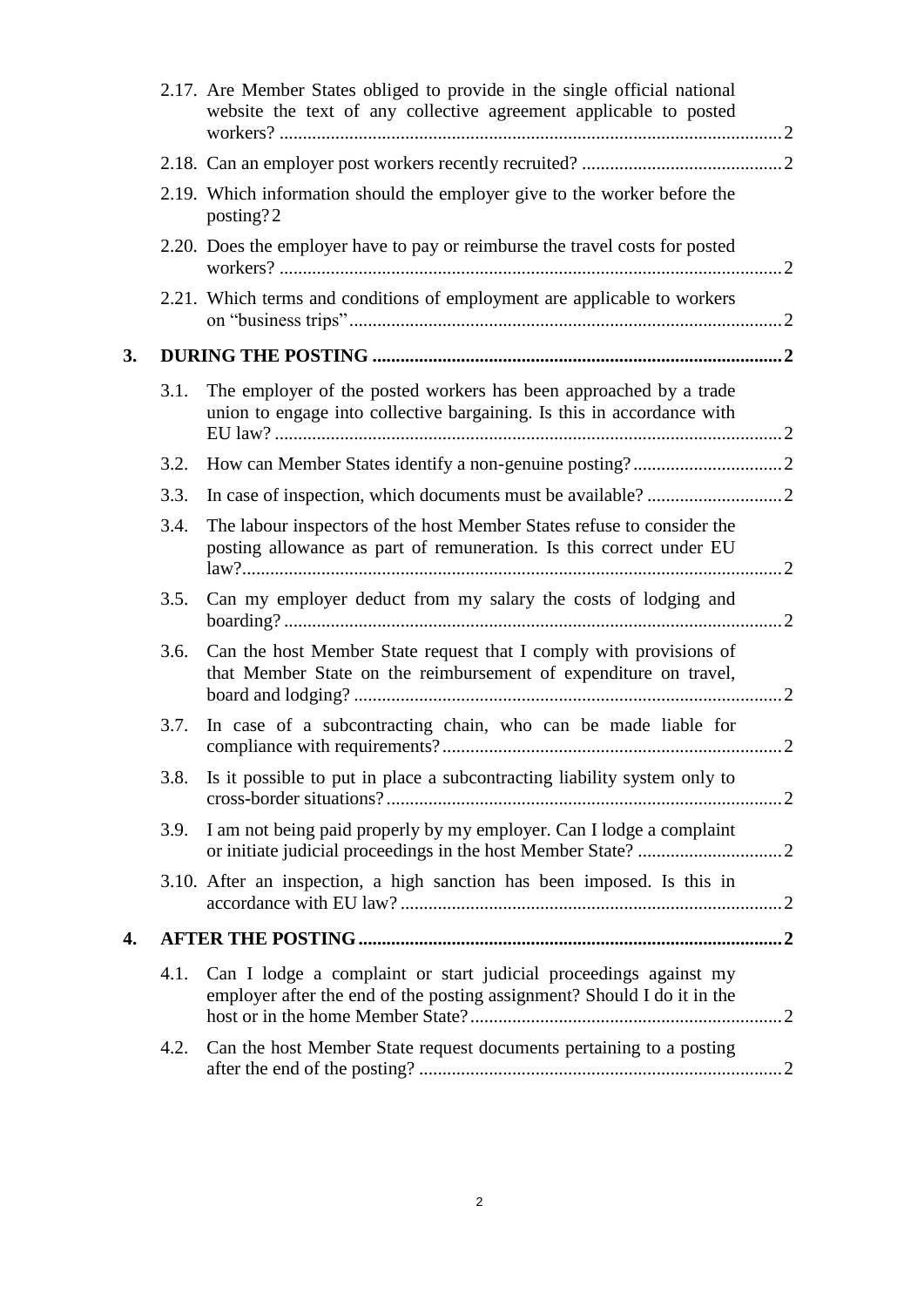# <span id="page-2-0"></span>**1. INTRODUCTION**

EU legislation on posting of workers ensures the protection of posted workers during their posting in relation to the freedom to provide cross-border services by laying down mandatory provisions regarding working conditions and the protection of workers' health and safety that must be respected. In order to ensure the fair exercise of the freedom to provide services and enhance workers' protection, the Juncker Commission launched a revision of Directive 96/71/EC on the posting of workers, which has been adopted by the co-legislators as Directive 2018/957/EU. In order to ensure that the rules on posting are applied uniformly, the co-legislators also adopted Directive 2014/67/EU on the enforcement of Directive 96/71/EC.

This reform of the legal framework aims at ensuring fair labour mobility on the internal market. For that purpose, the Juncker Commission also proposed the establishment of the European Labour Authority (ELA), which has been set up by Regulation (EU) 2019/1149. ELA is tasked to support the enforcement by national authorities of EU legislation on labour mobility, including the rules on posting of workers, facilitate access to information to individuals, employers and social partner organisations, mediate crossborder disputes between national administrations and support cooperation of Member States in tackling undeclared work.

# **1.1. Why do we need this document?**

<span id="page-2-1"></span>This document aims at assisting workers, employers and national authorities in understanding the rules on posting of workers, as they have been revised with the adoption of Directive 2014/67/EU and Directive 2018/957/EU. This understanding is essential to ensure that workers are aware of their rights and that the rules are correctly and consistently applied by national authorities and employers throughout the EU.

Please note that national measures transposing Directive 2018/957/EU can only apply from 30 July 2020.

To make it easier to consult, the document is organised by clarifying questions in the order in which they usually arise: what to do before the posting of workers, during the posting, and after the posting. This document is a practical guide on posting. It does not constitute a legal interpretation of the provisions of the Directives.

# **1.2. The rules at a glance**

<span id="page-2-2"></span>Articles 56 to 62 of the Treaty on the Functioning of the European Union (hereinafter 'TFEU') lay down the freedom to provide services within the Union. Article 57 specifies that the person providing a service may, in order to do so, temporarily pursue his activity in the Member State where the service is provided, under the same conditions as are imposed by that State on its own nationals. The freedom to provide services includes the right of a service provider established in a Member State to temporarily post workers to another Member State in order to provide a service.

Under the case law of the Court, the freedom to provide services may be restricted in order to attain a legitimate objective, such as the protection of workers, provided that the measures concerned are suitable for securing the attainment of that objective and do not go beyond what is necessary in order to attain it.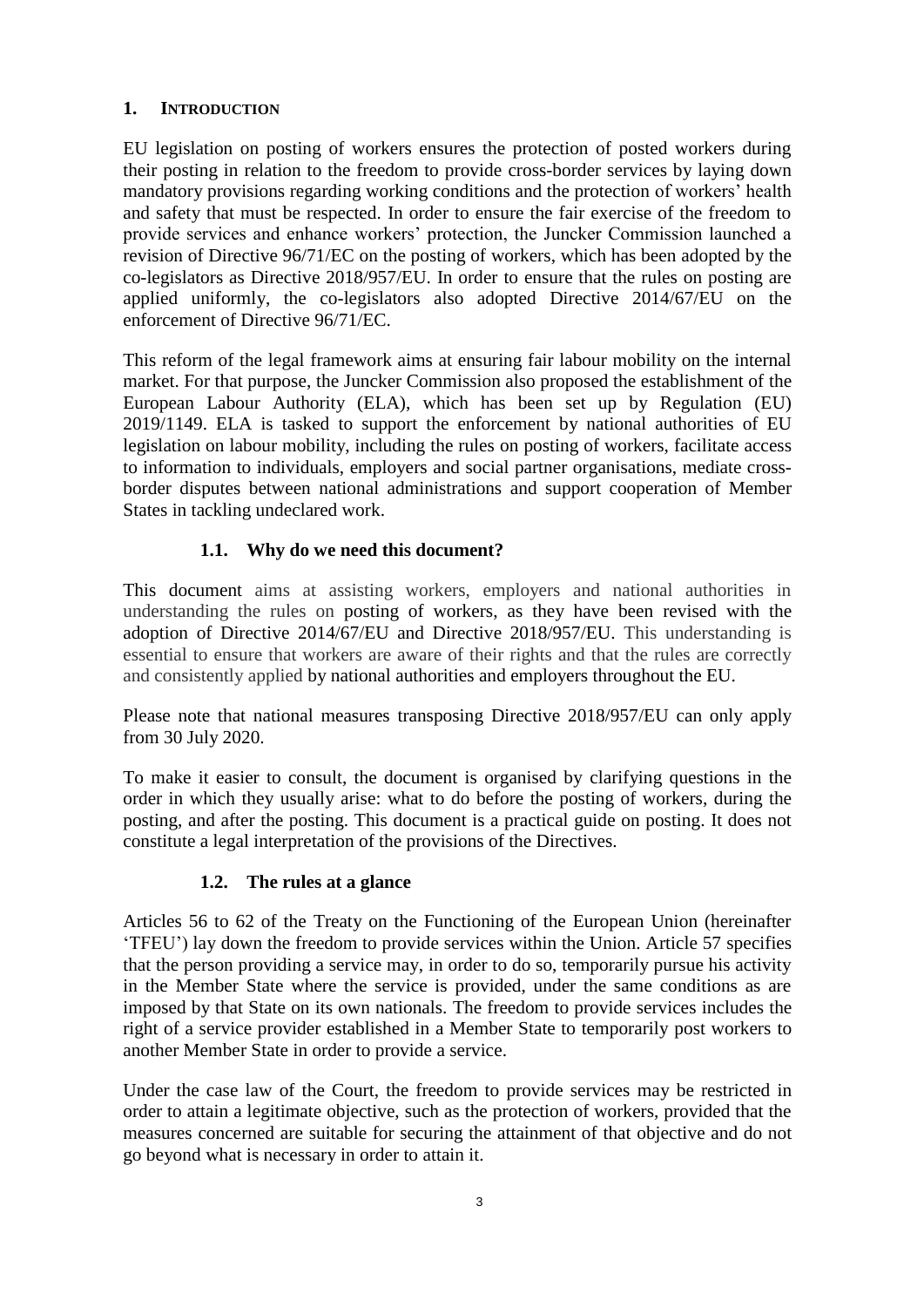The EU legislative framework on posting of workers is composed of different acts.

As far as the terms and conditions of employment of posted workers are concerned, three Directives (*hereafter "the Posting of Workers Directives" when referring to all three Directives)* are in place:

- Directive 96/71/EC concerning the posting of workers in the framework of the provision of services;
- Directive 2014/67/EU on the enforcement of Directive 96/71/EC concerning the posting of workers in the framework of the provision of services and amending Regulation (EU) No 1024/2012 on administrative cooperation through the Internal Market Information System ('the IMI Regulation'); and
- Directive 2018/957/EU amending Directive 96/71/EC concerning the posting of workers in the framework of the provision of services. The provisions of this Directive are applicable only as from 30 July 2020. Until that date, Directive 96/71/EC remains applicable in its original wording.

As far as social security is concerned, the insurability of posted workers (within the meaning of Directive 96/71/EC) is regulated by Articles 12, 13 and 16 of Regulation (EC) No 883/2004 on the coordination of social security systems, and its implementing Regulation (EC) No 987/2009. These Regulations provide a legal framework which determine in which Member State the posted worker is to be insured, as well as other conditions which need to be satisfied in order for the person to remain covered by the social security legislation of the Member State where he/she normally pursues an activity as an employed person.

The recently adopted Directive 2019/1152/EU on transparent and predictable working conditions in the European Union requires each worker to be informed of the essential aspects of the employment relationship. As from 1 August 2022, it replaces the obligation to provide information under Directive 91/533/EEC. Article 6 of Directive 2019/1152/EU requires employers to provide that information to workers sent to another Member State before their departure, also specifying additional information that must be provided to workers posted within the meaning of Directive 96/71/EC (see question [2.19\)](#page-14-0).

# <span id="page-3-1"></span><span id="page-3-0"></span>**2. BEFORE THE POSTING**

#### **2.1. When can an undertaking envisage posting workers to another Member State?**

Posting of workers occurs in the context of cross-border provision of services. Only undertakings legally established in one Member State (the "home Member State") can make use of the freedom to provide services. An undertaking is established when it pursues an economic activity for an indefinite period and through a stable infrastructure from where the business of providing services is actually carried out.

As regards the terms and conditions of employment, the posting of workers is covered by Directive 96/71/EC if it occurs, in the context of a cross-border provision of services and for a limited period, by an undertaking that is in one of the following situations: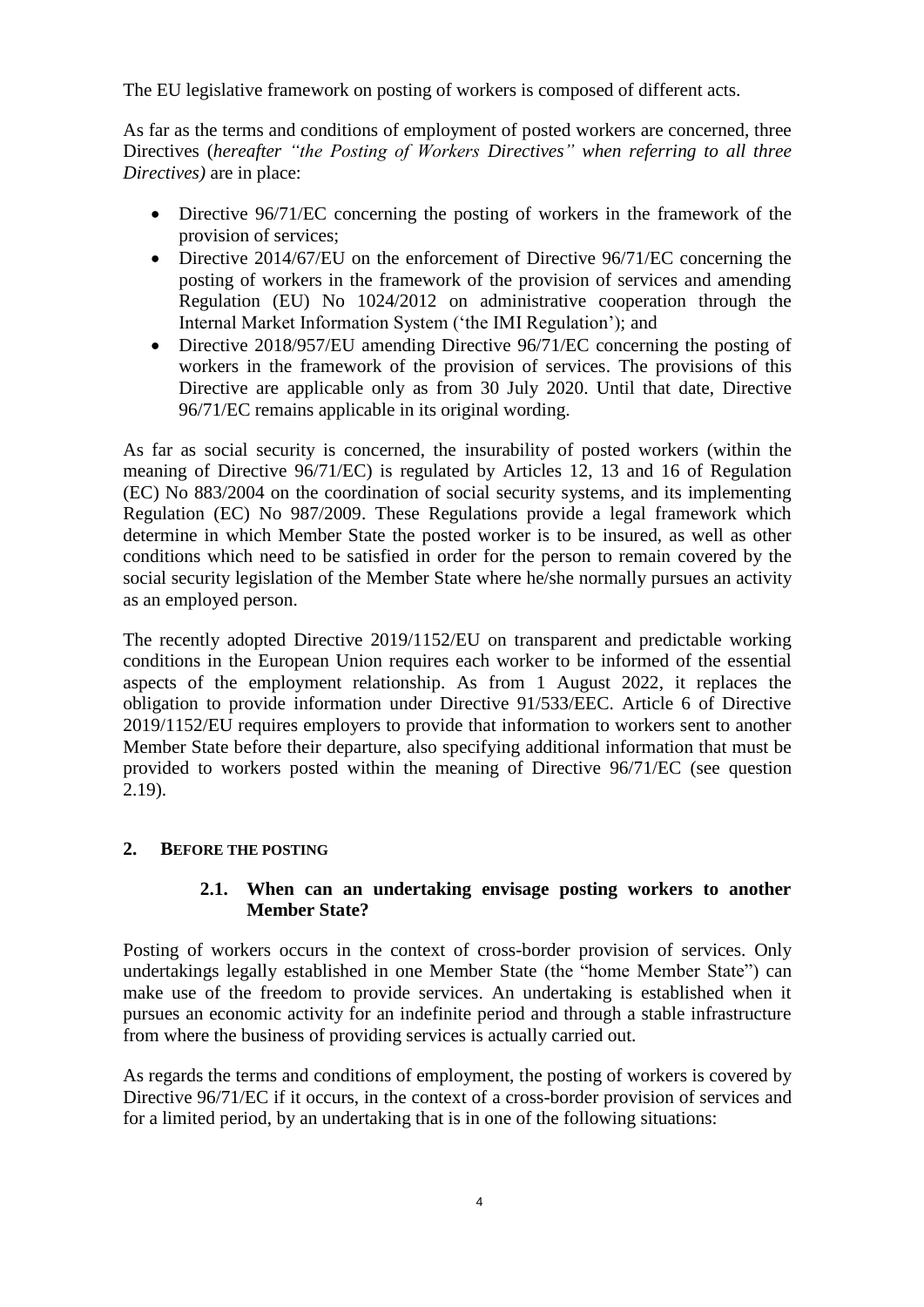(a) it has concluded a contract of services with a party for whom the services are intended, operating in another Member State ("the host Member State") (*hereafter "posting under a contract of services"*); or

(b) it wants to post a worker to an establishment or to an undertaking owned by the same group in the territory of another Member State (*hereafter"intra-group posting"*); or

(c) it is a temporary employment undertaking or a placement agency and plans to hire out a worker to a user undertaking established or operating in the territory of another Member State (*hereafter "temporary agency posting"*).

In all these cases, the undertaking may post a worker under Directive 96/71/EC only if an employment relationship exists with the worker during the whole period of posting.

## **2.2. Do I need to comply with any formalities before starting the provision of services in another Member State?**

<span id="page-4-0"></span>Yes.

For social security purposes, Regulations 883/2004 and 987/2009 on the coordination of social security system foresee formalities in the home Member State: an undertaking that posts a worker to another Member State must contact the competent institution in the posting State and wherever possible this should be done in advance of the posting. The competent institution must provide the worker with an attestation A1, certifying that the worker comes, up to a specific date, within the special rules for posted workers under Regulations 883/2004 and 987/2009. The attestation should also indicate, where appropriate, under what conditions the worker comes within the special rules for posted workers. See also the Practical Guide on the applicable legislation in the EU, the EEA and Switzerland<sup>1</sup>.

As far as the terms and conditions of employment of posted workers are concerned, Directive 2014/67/EU allows the host Member State, but does not require it, to impose further administrative requirements and control measures, provided that these are justified and proportionate in accordance with EU law.

Article 9(1) of Directive 2014/67/EU thus allows the host Member State to require in particular the following administrative measures **before the posting**:

- an obligation to make a simple declaration to the responsible national competent authorities at the latest at the commencement of the service provision containing the relevant information necessary in order to allow factual controls at the workplace, including:
	- o the identity of the service provider;
	- o the anticipated number of clearly identifiable posted workers;
	- o the person of liaison and the contact person;
	- o the anticipated duration, envisaged beginning and end date of the posting;
	- o the address(es) of the workplace; and

 $\frac{1}{1}$ Practical guide on the applicable legislation in the European Union (EU), the European Economic Area (EEA) and in Switzerland, available here: <http://ec.europa.eu/social/BlobServlet?docId=11366&langId=en>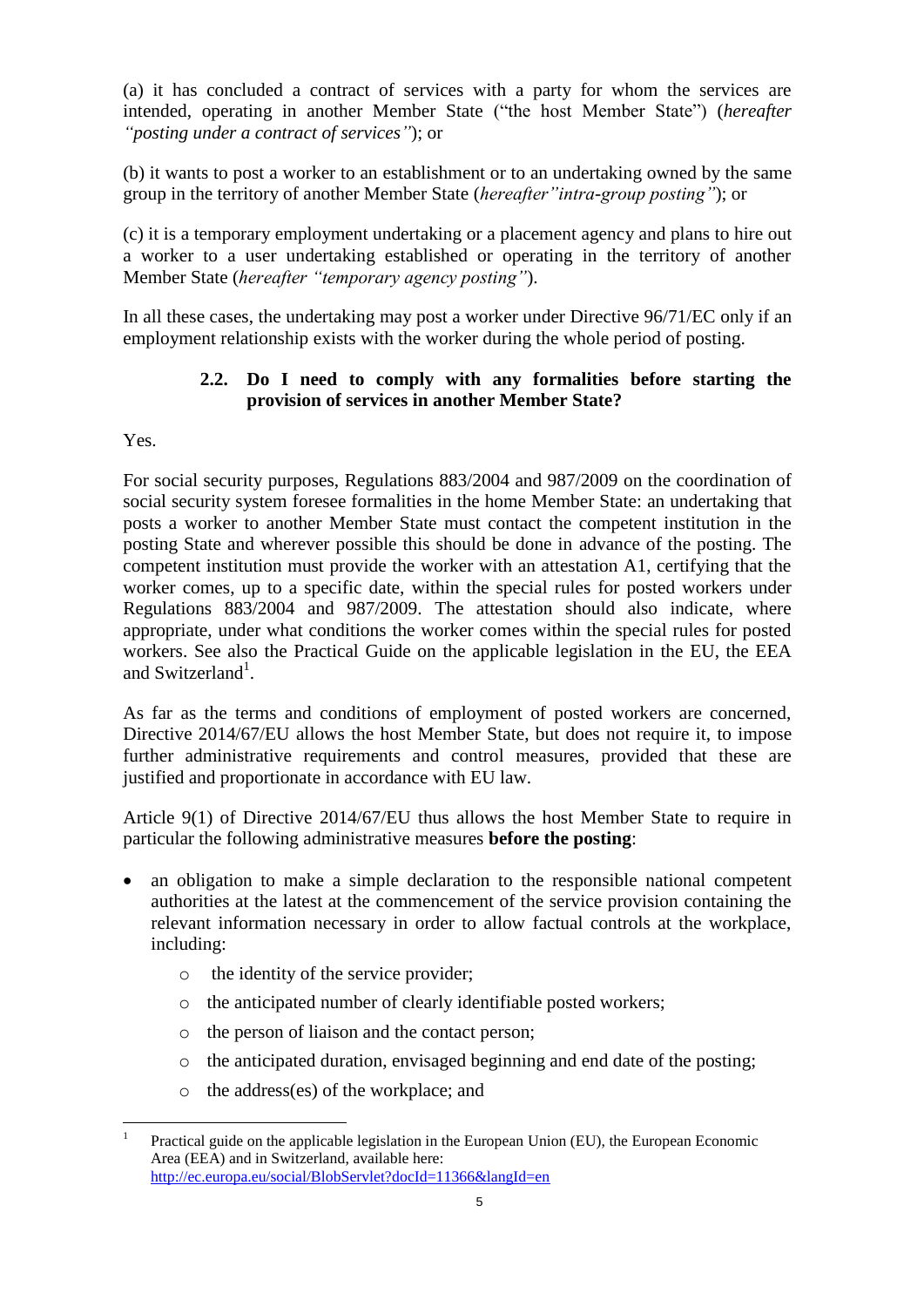- o and the nature of the services justifying the posting.
- an obligation to designate a person to liaise with the competent authorities in the host Member State;
- an obligation to designate a contact person who can act as a representative through whom the relevant social partners may seek to engage the service provider to enter into collective bargaining within the host Member State.

Please note that host Member States are entitled to put in place other administrative requirements provided they are justified and proportionate.

# **IN PRACTICE**

Most of the Member States have put in place an electronic system for the prior declaration.

To see which of these measures are in place in different Member States please consult this document<sup>2</sup> or visit single national official websites which can be accessed from the pages of Your Europe: [https://europa.eu/youreurope/business/human-resources/posted](https://europa.eu/youreurope/business/human-resources/posted-workers/posting-staff-abroad/index_en.htm)[workers/posting-staff-abroad/index\\_en.htm](https://europa.eu/youreurope/business/human-resources/posted-workers/posting-staff-abroad/index_en.htm)

# **2.3. I am envisaging posting workers for a very short duration. Are the same rules applicable?**

<span id="page-5-0"></span>As far as the terms and conditions of employment of posted workers are concerned, Directive 96/71/EC applies to all postings, irrespective of their duration. However, some provisions of the Directive are not applicable to a short-term posting or allow host Member States not to apply their rules to postings of short duration.

First of all, there is a mandatory exception in cases of initial assembly and/or first installation of goods when the posting does not exceed eight days. In these cases, the rules of the Directive on minimum paid annual leave and remuneration do not apply (the exception does not concern the construction sector).

Second, there are the options for host Member States

- to decide, after consultation of social partners, not to apply the rules on minimum paid annual leave and remuneration when the length of the posting does not exceed one month over a reference period of one year;

- to allow exceptions from the rule on remuneration made by collective agreements to postings under a contract of services or intra-group postings where the length of the posting does not exceed one month. Note that this is not possible for temporary agency posting.

- not to apply the rules on minimum paid annual leave and remuneration on the grounds that the amount of work to be done is not significant. Note that this is not possible for temporary agency posting.

The above mentioned periods are calculated over a reference period of one year. For the purpose of such calculations, account shall be taken of any previous periods for which the post has been filled by a posted worker.

 $\overline{a}$ 

 $2$  Link to the Implementation Report Annex I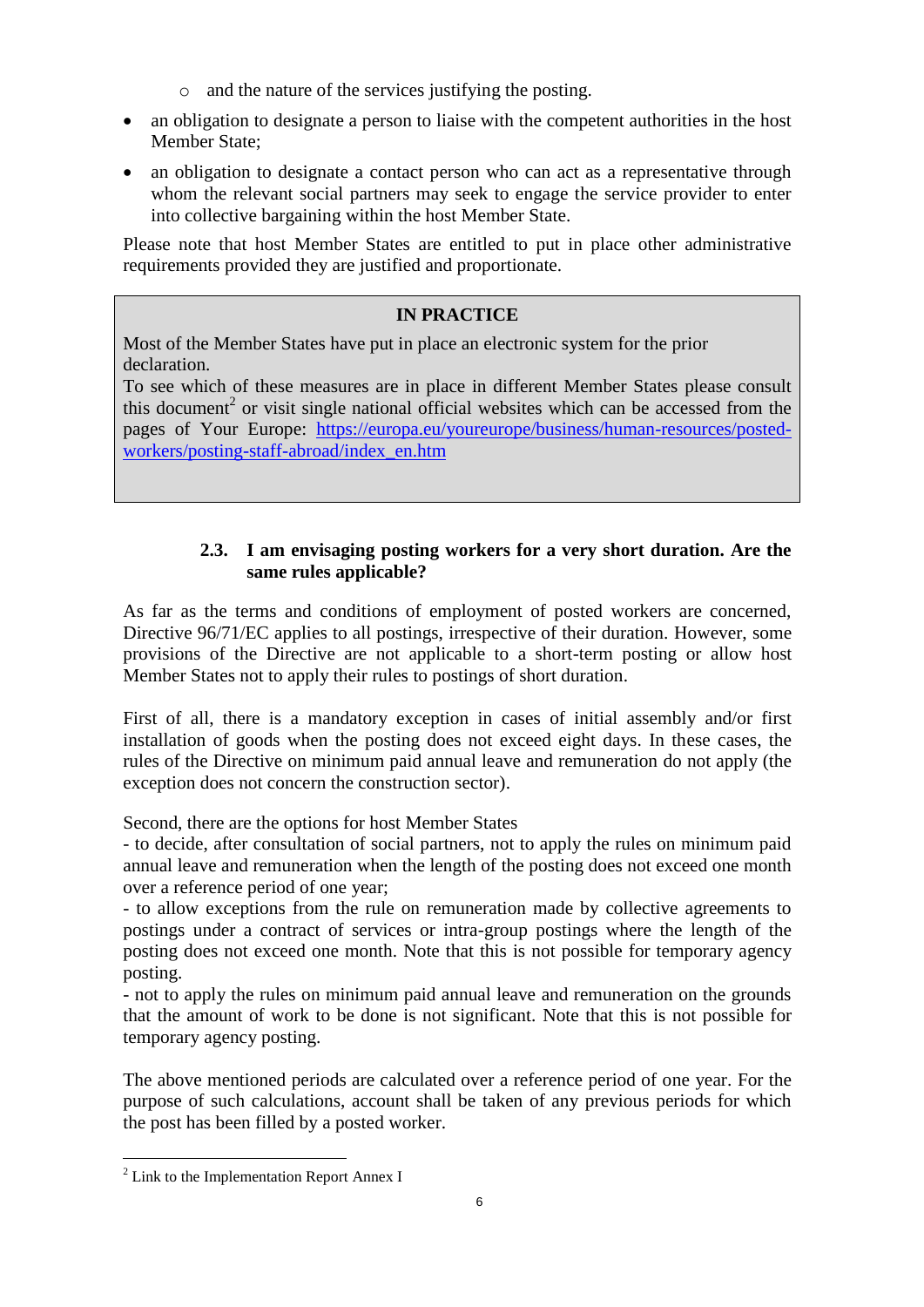Note that all the other provisions of Directive 96/71/EC remain applicable to the workers concerned.

Please note that some host Member States have exempted short-term postings or other types of postings from certain obligations that they impose as national control measure under Article 9 of the Directive 2014/67/EU, in particular from the obligation to make the declaration prior to the posting.

## **DEROGATIONS IN PRACTICE**

# **BELGIUM**

Before posting workers to Belgium, the cross-border service provider must make a declaration through the [Limosa](https://www.international.socialsecurity.be/working_in_belgium/en/limosa.html) platform.

Nevertheless, some activities are exempted from the obligation to make the declaration, in particular:

- workers in the international transport sector for passengers and goods (except inland transport**);**
- workers attending meetings with a closed attendee list (strategic negotiations, contract negotiations with clients, performance reviews, etc.);
- specialised technicians required to carry out urgent maintenance or repair work on machines or equipment (for less than 5 days per month**)**.
- athletes: workers in foreign companies if travelling for an international sports competition.
- artists with an international reputation, if their stay does not exceed 21 days per quarter.
- Scientists participating in a scientific programme at a host university or scientific institute, provided the stay does not exceed 3 months per calendar year.

<span id="page-6-0"></span>For social security rules concerning short term postings, see question [2.4.](#page-6-0)

# **2.4. What about "business trips" to another Member State? Are the rules on posting applicable to any mission abroad of workers?**

Workers who are sent temporarily to work in another Member State, but **do not provide services** there, are not posted workers. This is the case, for example, of workers on business trips (when no service is provided), attending conferences, meetings, fairs, following training etc. Such workers are not covered by the Posting of Workers Directives and the administrative requirements and control measures set out in Article 9 of Directive 2014/67/EU are therefore not applicable to them.

Please note that, as far as the coordination of social security is concerned, Regulations (EC) No 883/2004 and 987/2009 provide that, for every cross-border work-related activity (including "business trips") the employer, or any self-employed person concerned, is under the obligation to notify the competent (home) Member State, whenever possible in advance, and obtain a portable document A1 (PD A1). That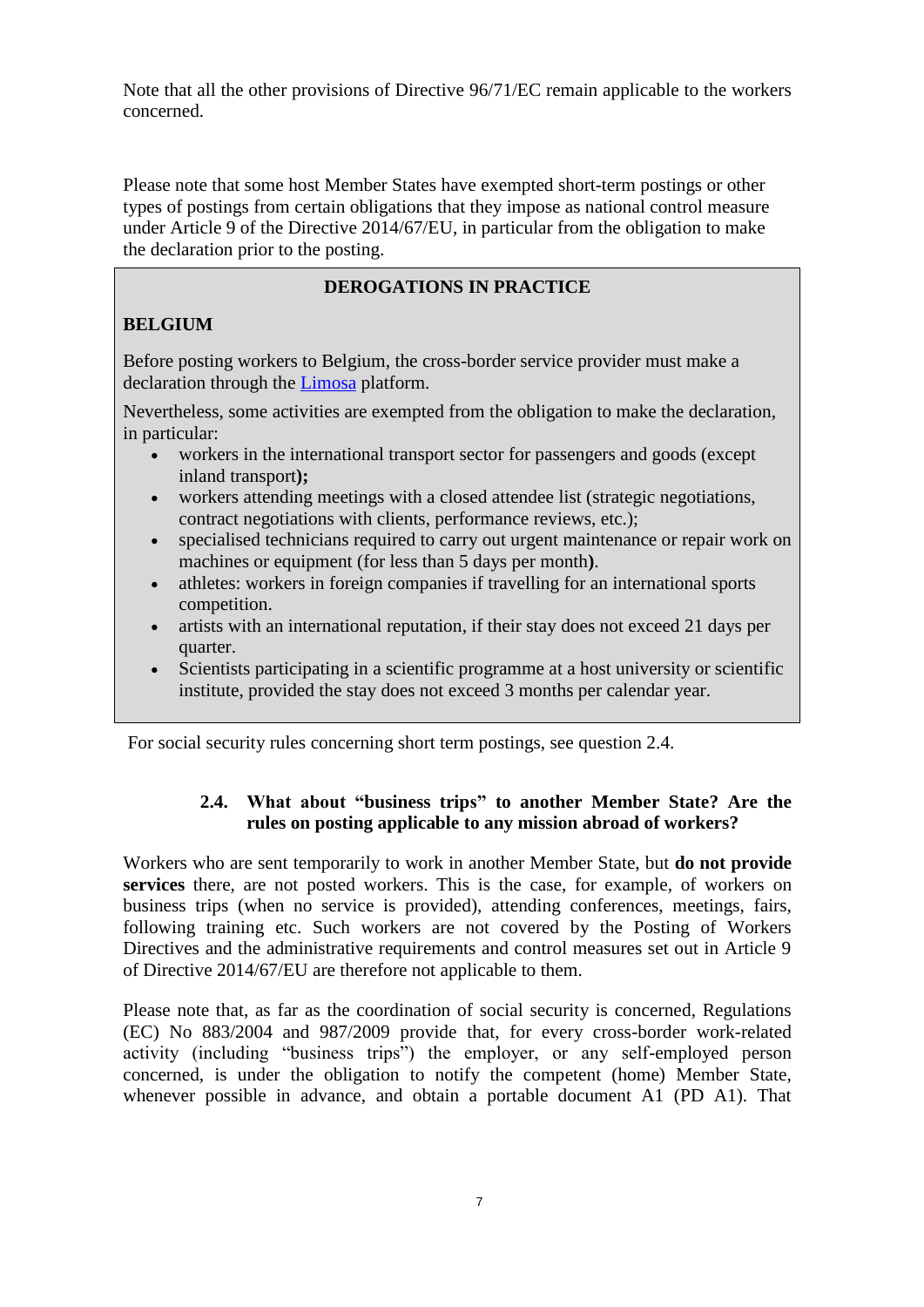obligation covers any economic activity, even if only of short duration. These Regulations do not provide for any exceptions for business trips either<sup>3</sup>.

# **2.5. Can a third-country national be posted to a Member State?**

<span id="page-7-0"></span>Yes. If a third-country national is legally residing and working in a Member State, the employer can post that worker to another Member State under the same conditions as a Union citizen.

As far as the terms and conditions of employment are concerned, the Posting of Workers Directives apply fully to such workers.

The European Court of Justice has made clear in *Van der Elst* (C-43/93) that host Member States are not entitled to require a work permit for third-country nationals posted by an undertaking established in another Member State.

In the area of social security coordination, third country nationals are covered by Regulation (EU) No 1231/2010, provided that they are legally resident (legally staying and working) in the territory of a Member State and are in a situation which is not confined in all respects within a single Member State, and therefore they can be considered posted under the social security coordination rules under the same conditions as EU nationals.

## **2.6. What does EU law provide for concerning the terms and conditions of employment of posted workers?**

<span id="page-7-1"></span>Directive 96/71/EC as amended by Directive 2018/957/EU (applicable from 30 July 2020), lists the terms and conditions of employment of the host Member State that must be granted to posted workers:

(a) maximum work periods and minimum rest periods;

(b) minimum paid annual leave;

 $(c)$  remuneration<sup>4</sup>, including overtime rates; this point does not apply to supplementary occupational retirement pension schemes;

(d) the conditions of hiring-out of workers, in particular the supply of workers by temporary employment undertakings;

(e) health, safety and hygiene at work;

(f) protective measures with regard to the terms and conditions of employment of pregnant women or women who have recently given birth, of children and of young people;

(g) equality of treatment between men and women and other provisions on nondiscrimination;

(h) the conditions of workers' accommodation where provided by the employer to workers away from their regular place of work<sup>5</sup>;

(i) allowances or reimbursement of expenditure to cover travel, board and lodging expenses for workers away from home for professional reasons $6$ .

 $\overline{a}$  $3$  The formalities regarding business trips are currently being discussed under the revision of the EU Social Security Coordination rules.

<sup>4</sup> From 30 July 2020. Until that date, "minimum rates of pay".

<sup>5</sup> From 30 July 2020.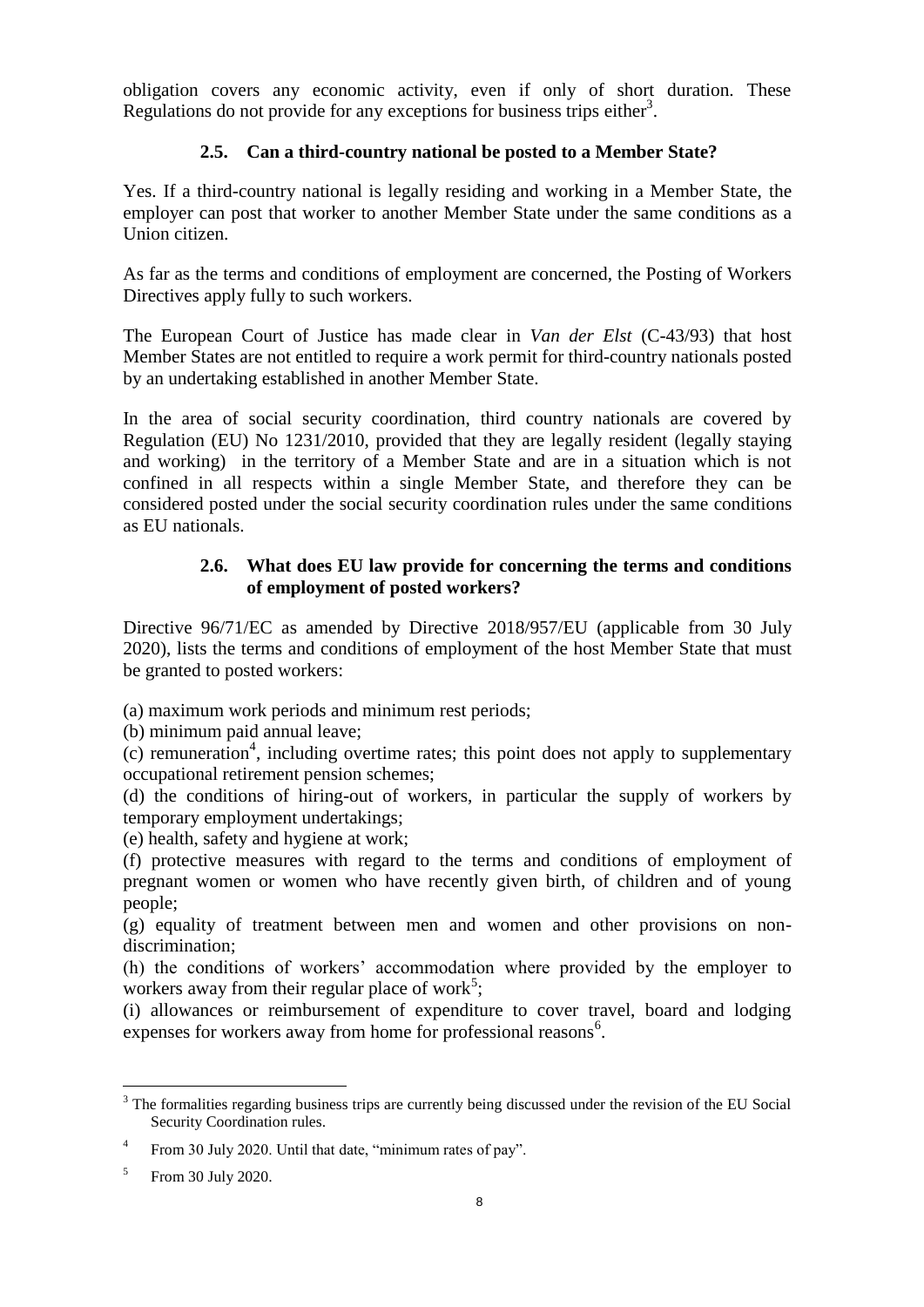This list is exhaustive with only one exception: a host Member State may, in compliance with the Treaty, and on a basis of equal treatment, also require application of terms and conditions of employment on matters other than those referred to above **in the case of public policy provisions**.

The notion of policy provisions must be interpreted strictly. It can only apply to national provisions compliance of which has been deemed to be so crucial for the protection of the political, social or economic order in the Member State concerned as to require compliance therewith by all persons present on the national territory of that Member State and all legal relationships within that State.

Finally, it is worth noting that the Directives list the elements of the law of the host Member State that apply to posted workers but do not harmonise their substance. It is therefore up to the Member State, for example, to determine the level and the constituent elements of remuneration and to decide whether and how national law regulates all the terms and conditions of employment listed in Article 3(1).

#### **2.7. What does "remuneration" mean in the context of posting of workers?**

<span id="page-8-0"></span>Directive 2018/957/EU does not define "remuneration"<sup>7</sup>. However, it specifies that remuneration, as far as posted workers are concerned, includes "all the constituent elements of remuneration rendered mandatory by national law (…) or by collective agreements which (…) have been declared universally applicable".

Directive 2018/957/EU provides that the concept of remuneration is determined at the appropriate level i.e. by the national law and/or practice of the host Member State. The Directive does therefore not attempt to determine the notion of remuneration or to define any of its constituent elements.

The remuneration (with its different elements) of a worker of the host Member State may be set by rules of different nature: legislative and other regulatory provisions, different types of collective agreements (national, sectoral, local, at the level of the undertaking), and the individual employment contract agreed between employer and employee.

For posted workers only the elements of remuneration mandatorily applicable to all workers in the geographical area or sector are to be considered as remuneration. Mandatorily applicable are considered those elements, which are stated by national law or by collective agreements made universally applicable or that otherwise apply to all local workers in the geographical area or sector concerned, in accordance with Article 3(8).

Note that there are specific rules for temporary agency workers, see question [2.8.](#page-9-0)

# **IN PRACTICE**

Under Directive 96/71/EC, only "minimum rates of pay" were granted to posted workers.

With Directive 2018/957/EU, posted workers are entitled to all the elements of

 6 From 30 July 2020.

<sup>7</sup> Please note that the concept of "remuneration" provided for by Directive 2018/957/EU only applies from 30 July 2020. Until that date, posted workers are entitled to "minimum rates of pay" as provided by Directive 96/71/EC.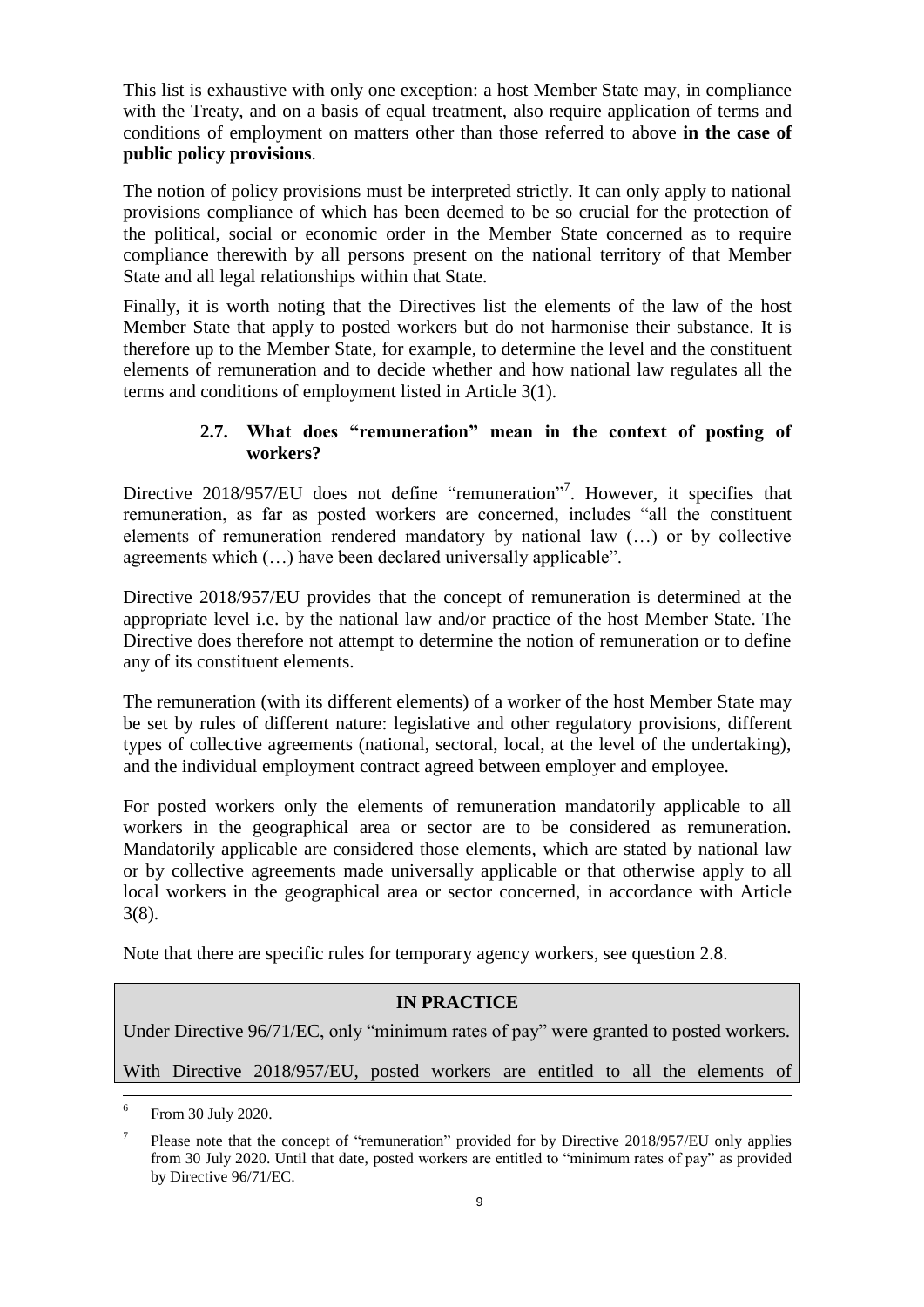remuneration rendered mandatory by law or by collective agreement made universally applicable or that otherwise applies in accordance with Article 3(8), whatever their denomination.

For instance, in Austria, in the construction sector, this includes overtime rates, allowance for working at night, allowance for working on Sundays, or on public holidays, holiday remuneration, extra holiday allowance, end of the year bonus and the 13th month bonus. Bonuses for dirty, heavy or dangerous work would be applicable to posted workers, provided they meet the conditions to benefit from them.

#### **2.8. Are there specific terms and conditions of employment for posted temporary agency workers?**

<span id="page-9-0"></span>Yes. Directive 2018/957/EU lays down specific rules for posted temporary agency workers. The employer (the temporary agency) must guarantee to posted temporary agency workers the terms and conditions of employment which apply pursuant to article 5 of Directive 2008/104/EC on temporary agency work, i.e, in principle at least those that would apply if they had been recruited directly by the user undertaking to occupy the same job.

Member States may also require that, in addition to the provisions of Article 5 of Directive 2008/104/EC, posted temporary agency workers benefit from any more favourable terms and conditions that apply to temporary agency workers at national level.

#### **IN PRACTICE**

The hiring out of workers by a temporary work or placement agency established in a Member State other than the Member State of the user undertaking is a specific form of posting.

The Court held, in *Rush Portuguesa*, that an undertaking engaged in the making available of labour, although a supplier of services within the meaning of the Treaty, carries on activities which are specifically intended to enable workers to gain access to the labour market of the host Member State.

This special link with the labour market of the host Member State justifies that workers posted through temporary work agencies benefit from the principle of equal treatment.

#### <span id="page-9-1"></span>**2.9. Are collective agreements at the level of the user undertaking (although they are not universally applicable) also applicable to posted temporary agency workers?**

Yes, contrary to other types of posted workers, the terms and conditions of employment of posted temporary agency workers are not limited to those set out by law or universally applicable collective agreements. If there is a collective agreement at the level of the user undertaking, it must be applied to national temporary agency workers by virtue of Directive 2008/104/EC on temporary agency work – unless the host Member State applies one or several of the alternatives to this rule provided for in that Directive - and to posted temporary agency workers in accordance with Directive 2018/957/EU.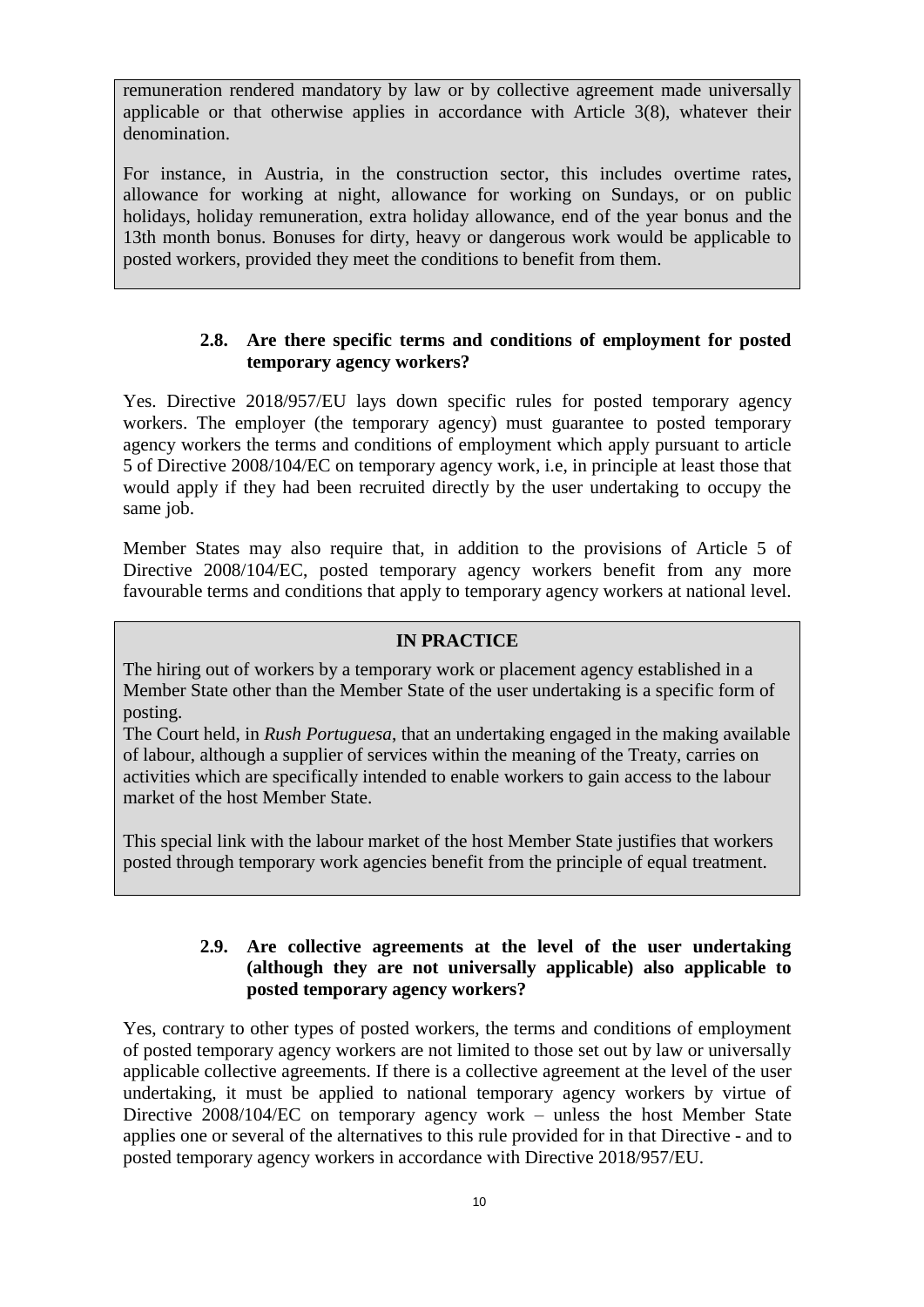#### <span id="page-10-0"></span>**2.10. How is the temporary agency supposed to know the terms and conditions of employment applied in the user undertaking (essentially when set out in collective agreement at the level of the undertaking)?**

The user undertaking is obliged to inform the temporary agency of the terms and conditions of employment that it applies regarding the working conditions and remuneration.

#### **2.11. Can the user undertaking post to another Member State a posted temporary agency worker ("chain posting")?**

<span id="page-10-1"></span>As regards the terms and conditions of employment, when a worker posted by a temporary agency to a user undertaking is sent by the user undertaking to another Member State, the worker is considered as being posted by the temporary agency with which the worker has the employment relationship.

The temporary agency must therefore comply with all the provisions of the Posting of Workers Directives, including all the relevant administrative requirements and control measures.

In order for the temporary agency to be able to comply with the above mentioned obligations, the user undertaking must inform the temporary agency in due time before the posted temporary agency worker starts carrying out tasks in another Member State.

# **IN PRACTICE**

A temporary work agency established in Member State A hired out a worker to a user undertaking in Member State B. One month later, the user undertaking posts the same worker to Member State C in the context of a contract of services.

In such a case, the authorities of Member State C must consider that it is the temporary agency established in Member State A that has made the posting. The temporary agency is responsible for complying with the right terms and conditions of employment, but, for example, also for making the declaration prior to posting.

In such a case, the worker is entitled to the more favourable terms and conditions of employment of the two, i.e.:

- either the terms and conditions of employment applicable in the user undertaking in Member State B;

- or the terms and conditions of employment applicable in Member State C.

For social security coordination rules concerning situations where workers are recruited in a Member State for posting in another; workers posted to work at several undertakings; and situations where the social security rules on posting cannot be applied please see the Practical Guide on applicable legislation in the EU, the EEA and Switzerland  $8$  points 5, 6, and 7.

 $\overline{a}$ 

<sup>8</sup> http://ec.europa.eu/social/BlobServlet?docId=11366&langId=en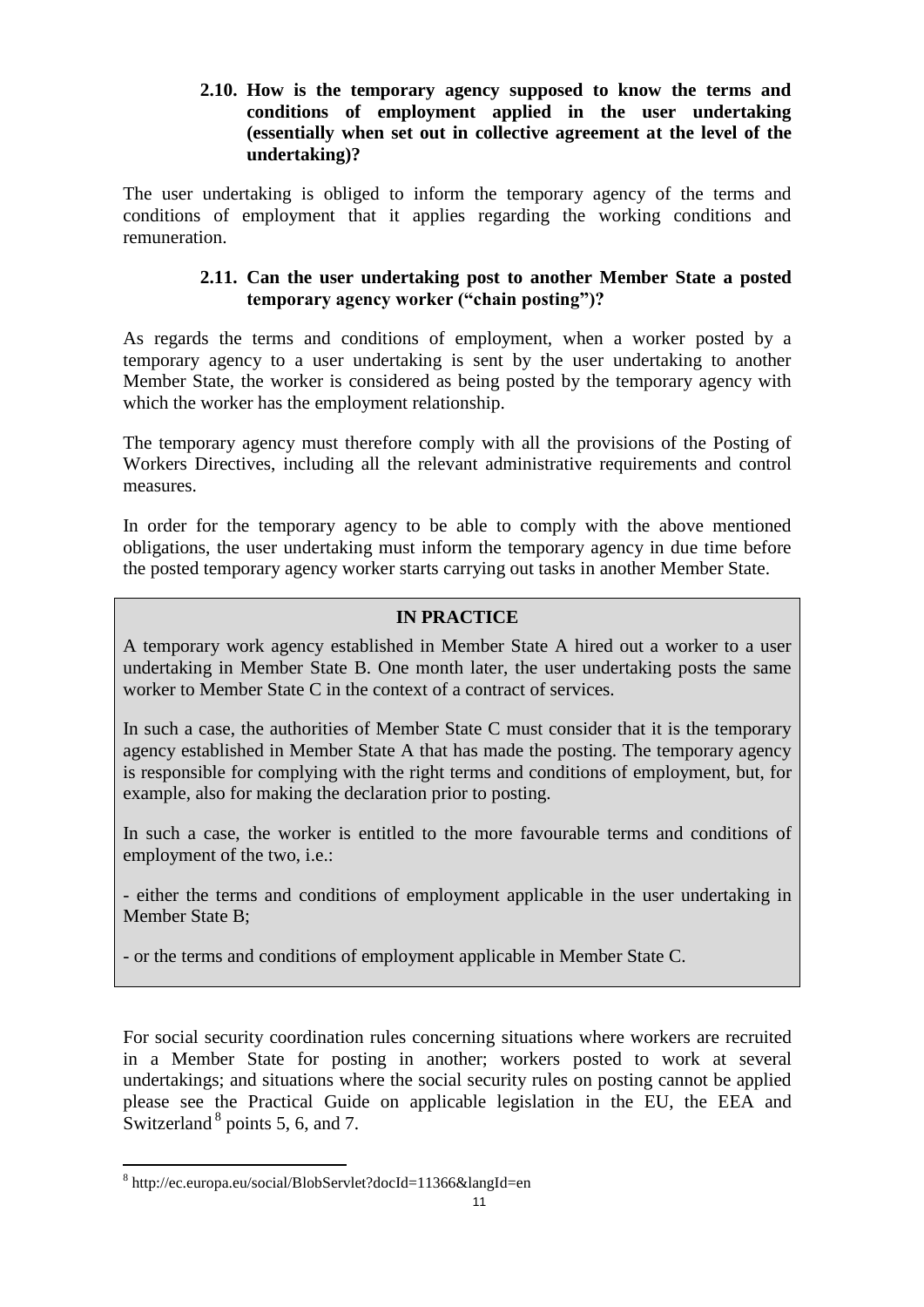#### **2.12. I am envisaging to post workers for a long period. Which specific rules apply to long-term postings?**

<span id="page-11-0"></span>In case of long-term postings, the link between the labour market of the host Member State and the workers posted to that Member State is reinforced by Directive 2018/957/EU, which provides for the application of **all of the the mandatorily applicable terms and conditions of employment of the host Member** State once the actual duration of the posting exceeds 12 months (or 18 months following a **motivated notification** from the employer)<sup>9</sup>.

There are two exceptions to this rule as mentioned above: the host Member State's procedures and conditions of conclusion and termination of the employment contract and the rules on supplementary occupational pension schemes do not apply to workers posted for long term according to the host Member State's rules.

In the area of social security coordination, Regulations (EC) No 883/2004 and 987/2009 do not make any distinction depending on the duration of the posting period. However, if the anticipated duration of the work or activity in the receiving Member State exceeds 24 months, for the person concerned to remain covered by the social security legislation of the sending Member State, an extension has to be agreed according to Article 16 of Regulation (EC) No 883/2004. If such agreement under Article 16 is not made to extend the application of the application of the legislation of the posting State, the legislation of the Member State where the person is actually working will become applicable as soon as the posting period ended. For more information, please refer to the Practical Guide on the applicable legislation in the EU, the EEA and Switzerland, point  $12^{10}$ .

#### **2.13. What is a motivated notification?**

<span id="page-11-1"></span>Directive  $2018/957/EU<sup>11</sup>$  provides that Member States shall extend the period of 12 months to 18 months when the service provider submits a motivated notification.

Please note that the extension cannot be subject to an authorisation procedure (it is a "notification", not a "request"), but Member States may require that service providers give reasons for the extension.

## **2.14. Where can I find information on the terms and conditions of employment of posted workers?**

<span id="page-11-2"></span>Host Member States have the obligation according to Article 5 of Directive 2014/67/EU to create and maintain updated a single national website containing the information on the terms and conditions of employment applicable to workers posted to their territory. This information must be made generally available free of charge, in a clear, transparent, comprehensive and easily accessible way at a distance and by electronic means and in formats and in accordance with web accessibility standards that ensure access to persons with disabilities. The website should include, where possible, links to existing websites and other contact points, in particular the relevant social partners.

 $\boldsymbol{9}$ <sup>9</sup> Applicable from 30 July 2020.

<sup>&</sup>lt;sup>10</sup> http://ec.europa.eu/social/BlobServlet?docId=11366&langId=en

Applicable from 30 July 2020.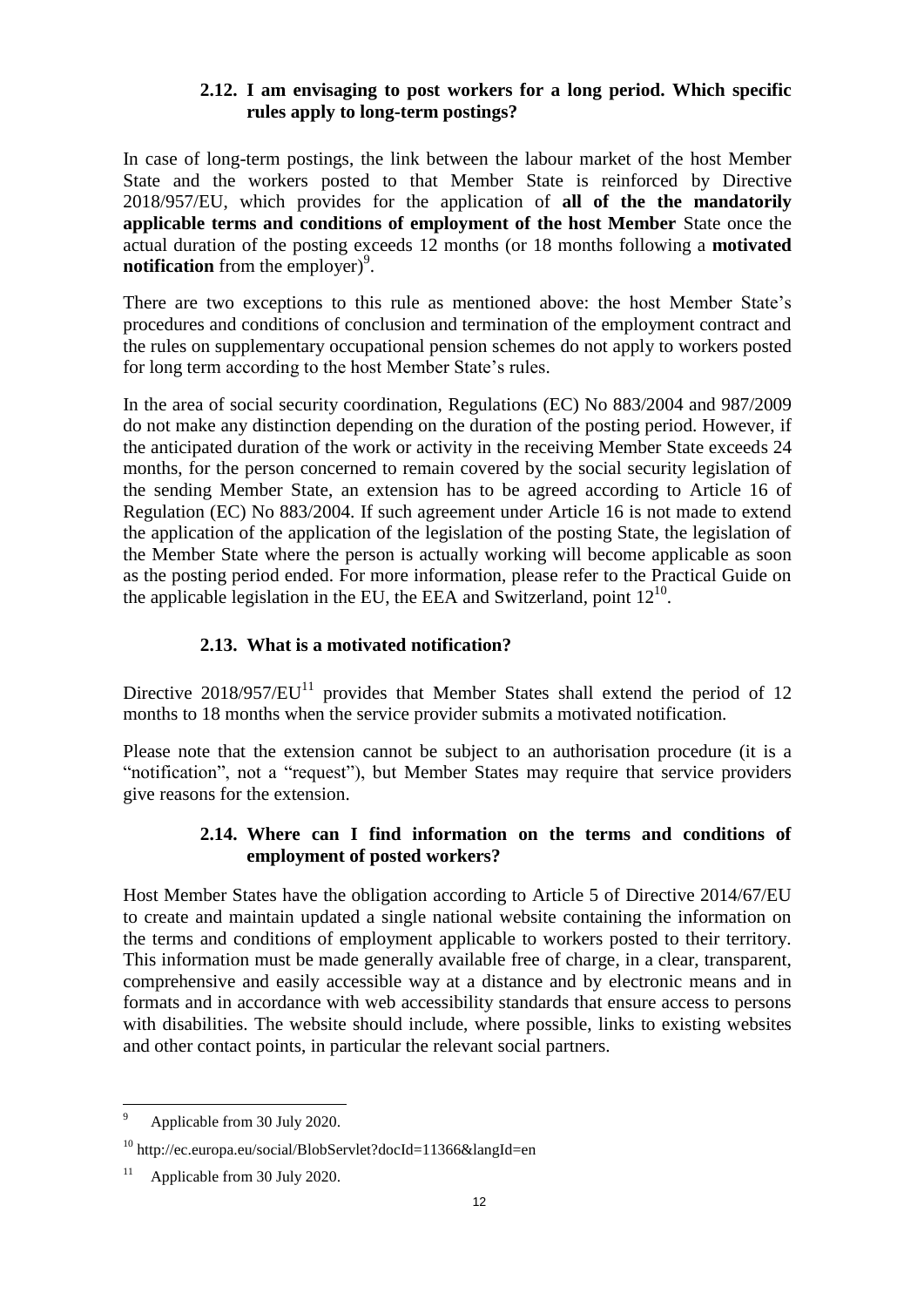It should be noted that Directive  $2018/957/EU^{12}$  provides that when the information on the single national website does not indicate which terms and conditions of employment are to be applied, that circumstance should be taken into account in determining penalties in the event of infringements of the national provisions adopted pursuant to the Directive.

In most cases, the undertaking envisaging the posting has a contact point in the host Member State: the undertaking with which the contract of services was (or is to be) signed, the undertaking of the same group established in the home Member State or the user undertaking. This could be the first source of information on the terms and conditions of employment applicable during the posting.

Please note that the user undertaking has the obligation to inform the temporary agency of the terms and conditions of employment that it applies regarding the working conditions and remuneration.

# **2.15. Are Member States obliged to indicate the amount of remuneration to which workers posted to their territory are entitled?**

<span id="page-12-0"></span>No, the host Member State does not have the obligation under Directive 2014/67/EU to provide the actual remuneration to be paid. Member States have the obligation to provide the information on the terms and conditions of employment, including the constituent elements of remuneration to be applied to workers posted to their territory. But it remains the responsibility of the employer to establish in each individual case how much a posted worker must be paid, based on this information.

# **2.16. Which kind of collective agreements should be taken into account?**

<span id="page-12-1"></span>There are two categories of collective agreements of the host Member State that are to be applied to posted workers:

- those which have been made universally applicable by the competent national authorities;

- those which are generally applicable to all similar undertakings of the geographical area, profession or sector concerned or which have been concluded by the most representative social partners at national level and which are applied throughout national territory.

The latter category of collective agreements is only applicable to the extent that their application to the posting undertakings ensures equality of treatment defined as follows:

- national undertakings in a similar position are subject, in the place in question or in the sector concerned, to the same obligations as cross-border undertakings;
- national undertakings are required to fulfil such obligations with the same effects as cross-border undertakings.

It is up to the host Member State to identify which collective agreements comply with the above mentioned criteria. As mentioned in question [2.14,](#page-11-2) Member States must publish the information on the terms and conditions of employment applicable to posted workers on the single official national website, including stemming from collective agreements

 $12$ Applicable from 30 July 2020.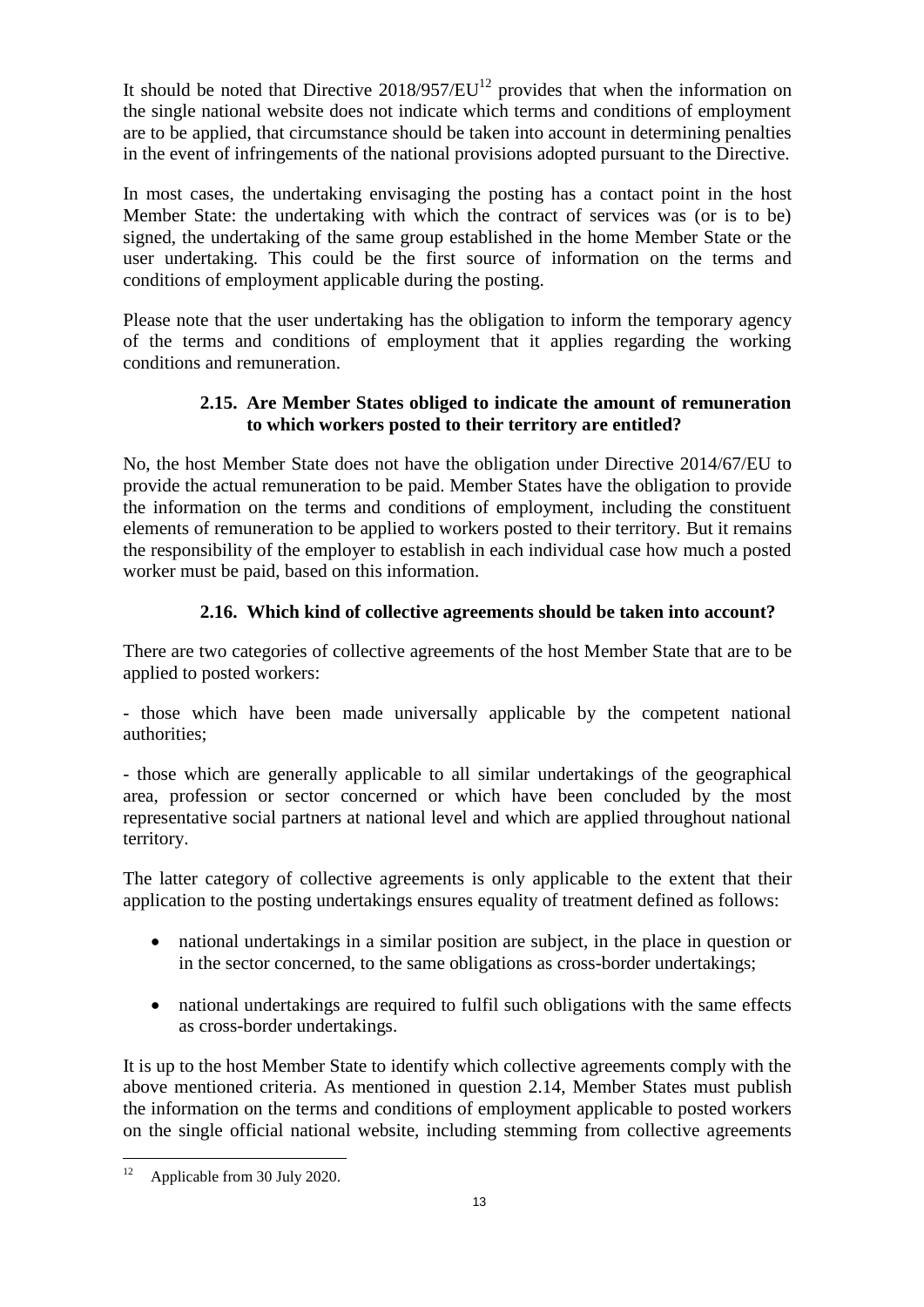made universally applicable by national authorities or because they comply with the above mentioned conditions.

<span id="page-13-0"></span>Note that there are specific rules for temporary agency workers, please see question [2.8.](#page-9-0)

# **2.17. Are Member States obliged to provide in the single official national website the text of any collective agreement applicable to posted workers?**

Member States have the obligation to provide the information on the terms and conditions of employment to be applied to workers posted to their territory, therefore including any collective agreement that meets the conditions to be applied to posted workers (see question [2.14\)](#page-11-2).

Regarding collective agreements, Directive  $2014/67/EU^{13}$  specifies that Member States must make generally available on the single official national website information on:

- 1) which collective agreements are applicable and
- 2) to whom they are applicable, and
- 3) which terms and conditions of employment are to be applied by service providers from other Member States, including where possible, links to existing websites and other contact points, in particular the relevant social partners.

There is no explicit obligation for the text of the collective agreements to be available on the single national website, either in full or as a summary. But the single national website does need to allow cross-border service providers to identify easily which collective agreements are applicable in their case. The information provided should also cover the constituent elements of remuneration, the method for its calculation, and, where relevant, the qualifying criteria for classification in the different wage categories.

Some Member States go further than what is required by Directive 2014/67/EU and provide the text of collective agreements translated into several languages and/or summarised for an easier access to the relevant provisions.

# **2.18. Can an employer post workers recently recruited?**

<span id="page-13-1"></span>As regards the terms and conditions of employment, Directive 96/71/EC requires that there is an employment relationship during the whole period of posting between the worker posted and the employer making the posting. The Directive therefore applies to posted workers even when the employment relationship was not established a certain time before the posting, provided the employment contract exists from the start to the end of the posting assignment.

As regards the coordination of social security, under Regulations 883/2004 and 987/2009 a person recruited with a view to being posted to another Member State will be considered as remaining affiliated to the social security of the Member State in which the employer is established only if, immediately before the start of his employment, the person concerned is already subject to the legislation of that Member State. In practice, the Administrative Commission for the coordination of social security systems considers

<sup>13</sup> Applicable from 30 July 2020.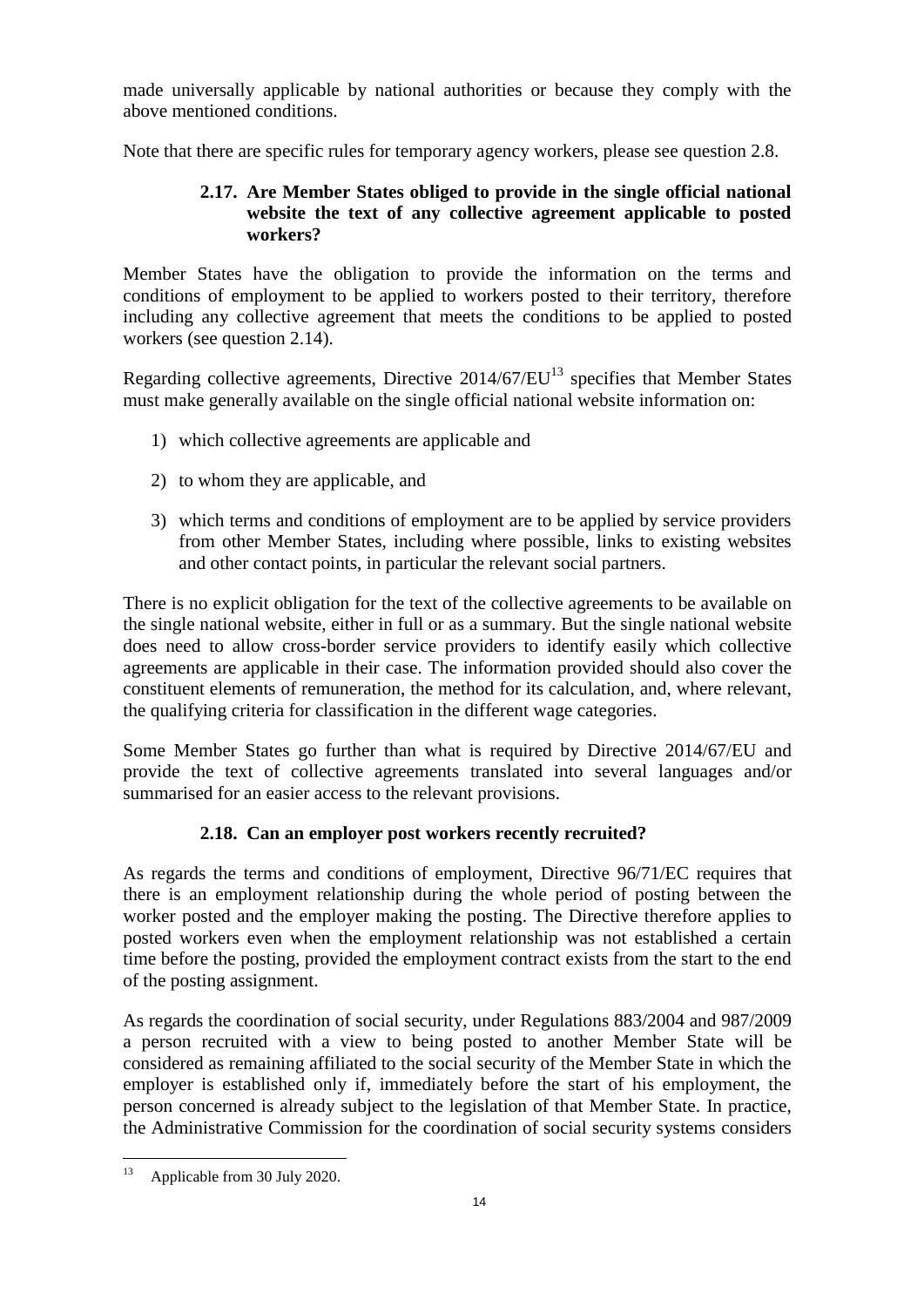that a worker satisfies such requirement if he or she has been affiliated to the legislation of the sending Member State for at least one month before the start of the posting. See Decision A2 of the Administrative Commission.<sup>14</sup>

#### **2.19. Which information should the employer give to the worker before the posting?**

<span id="page-14-0"></span>Under EU law, the recently adopted Directive (EU) 2019/1152 on transparent and predictable working conditions requires employers who envisage to post workers to another Member State to give them in writing, before the worker's departure, information  $\text{on}^{15}$ :

- the country or countries in which the work abroad is to be performed:
- the anticipated duration of the work abroad;
- the currency to be used for the payment of remuneration;
- where applicable, the benefits in cash or kind relating to the work assignments;
- information as to whether repatriation is provided for, and if so, the conditions governing the worker's repatriation.
- the remuneration to which the worker is entitled in accordance with the applicable law of the host Member State;
- where applicable, any allowances specific to posting and any arrangements for reimbursing expenditure on travel, board and lodging;
- the link to the single official national website developed by the host Member State (see question [2.14\)](#page-11-2).

This information is mandatory for all workers posted for a consecutive period of more than four weeks. Member States may extend the information requirements to workers posted for a shorter period.

This obligation exists in addition to the requirement to inform workers on the essential aspects of their employment relationship, including the identity of the social security institutions receiving the social contributions, as set out in Article 4 of the Directive on transparent and predictable working conditions.

#### **2.20. Does the employer have to pay or reimburse the travel costs for posted workers?**

<span id="page-14-1"></span>Posting of workers is undertaken at the initiative and in the interest of the employer. It is therefore logic that the employer supports the additional costs linked with the displacement from the usual place of work in the home Member State to the working place in the host Member State.

 $14$ <sup>14</sup> https://eur-lex.europa.eu/legal-content/GA/TXT/?uri=CELEX:32010D0424(02)

<sup>&</sup>lt;sup>15</sup> The rights and obligations set out in this Directive shall apply to all employment relationships by 1 August 2022. However, an employer shall provide the information referred to only upon the request of a worker who is already employed on that date.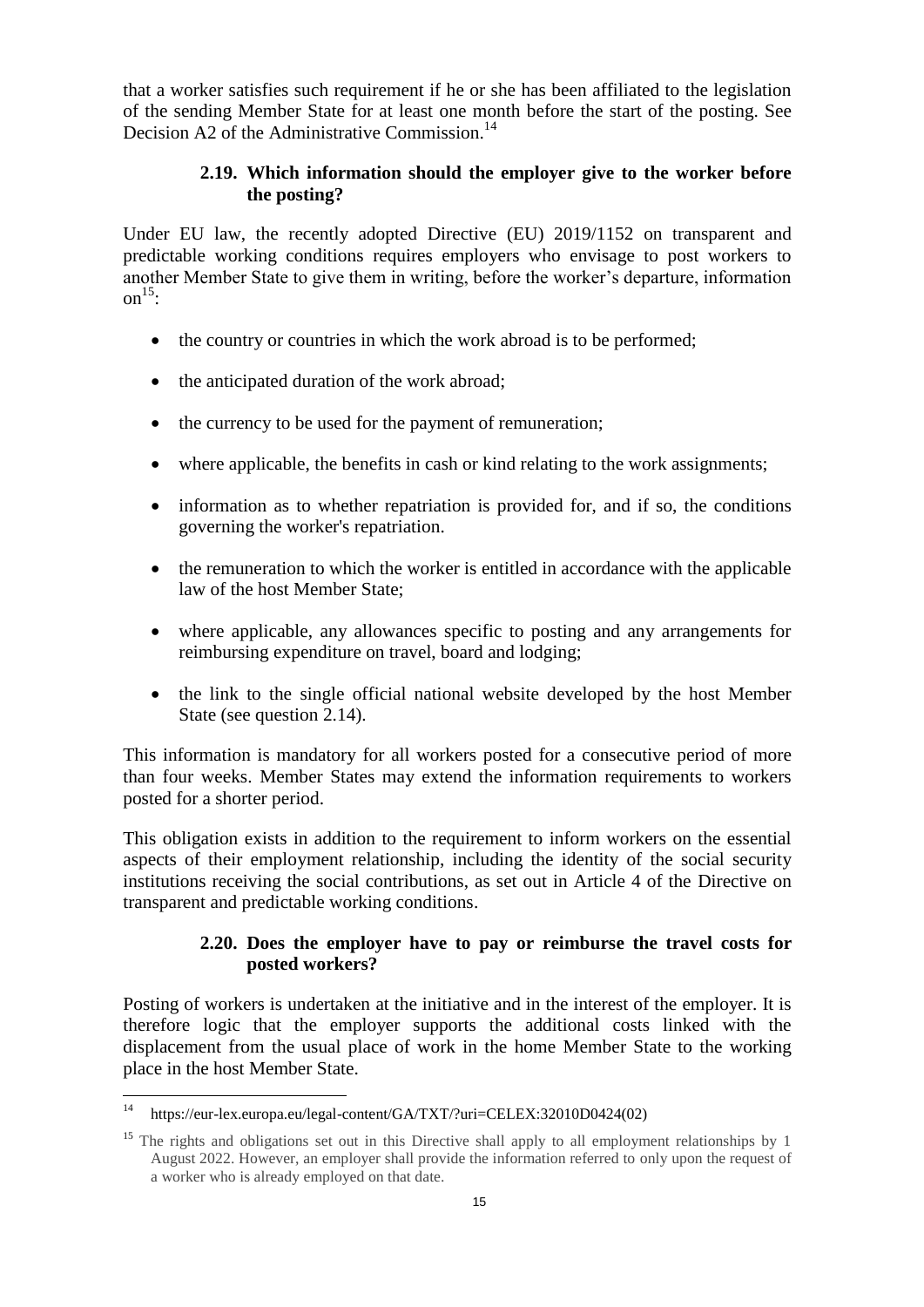Directive 2018/957/EU introduced a provision according to which the employer must reimburse the posted worker for travel, board and lodging expenditure in accordance with the national law and/or practice applicable to the employment relationship, which is, in general, the home Member State's law and/or practice.

It should be noted that the amounts paid by the employer (or the reimbursements made) concerning travel, board and lodging are not part of remuneration. They are therefore not taken into account when comparing the amounts actually paid to the worker and the amounts due in accordance with host Member State law: they are paid or reimbursed on top of the remuneration (see question [3.5\)](#page-19-0).

Note that, as mentioned in question [2.19,](#page-14-0) workers must be informed about any arrangements for reimbursing expenditure on travel, board and lodging.

## <span id="page-15-0"></span>**2.21. Which terms and conditions of employment are applicable to workers on "business trips"**

The terms and conditions of employment of workers who do not fall within the notion of posted worker are not regulated by the Posting of Workers Directives.

Workers carrying out activities in the host Member State but who do not qualify as posted workers may be in very different situations and it is impossible to generalise on the terms and conditions of employment applicable to them: the competent authorities of the host Member State will need to undertake a case-by-case assessment and decide on the basis of all the factual elements of each case.

The applicable legislation will have to be determined in accordance with the Regulation on the law applicable to contractual obligations (*Rome I*). This Regulation sets the principle of the freedom of choice of the applicable law, but specifies that such a choice of law may not, however, have the result of depriving the employee of the protection afforded to him by provisions that cannot be derogated from by agreement under the law, that in the absence of choice would have been applicable. If no choice has been made on the law applicable to the employment contract, the law of the country in which or, failing that, from which the employee habitually carries out his work in performance of the contract will be applicable. The country where the work is habitually carried out shall not be deemed to have changed if the worker is temporarily employed in another country.

It should nevertheless be noted that, where it is established that an undertaking is improperly or fraudulently creating the impression that the situation of a worker falls within the scope of the Posting of Workers Directives, the Member State where the work is carried out must ensure that the worker benefits from the relevant national law and practice and is **in any case not subject to less favourable conditions than those applicable to posted workers**.

For social security rules concerning business trips, see question [2.4.](#page-6-0)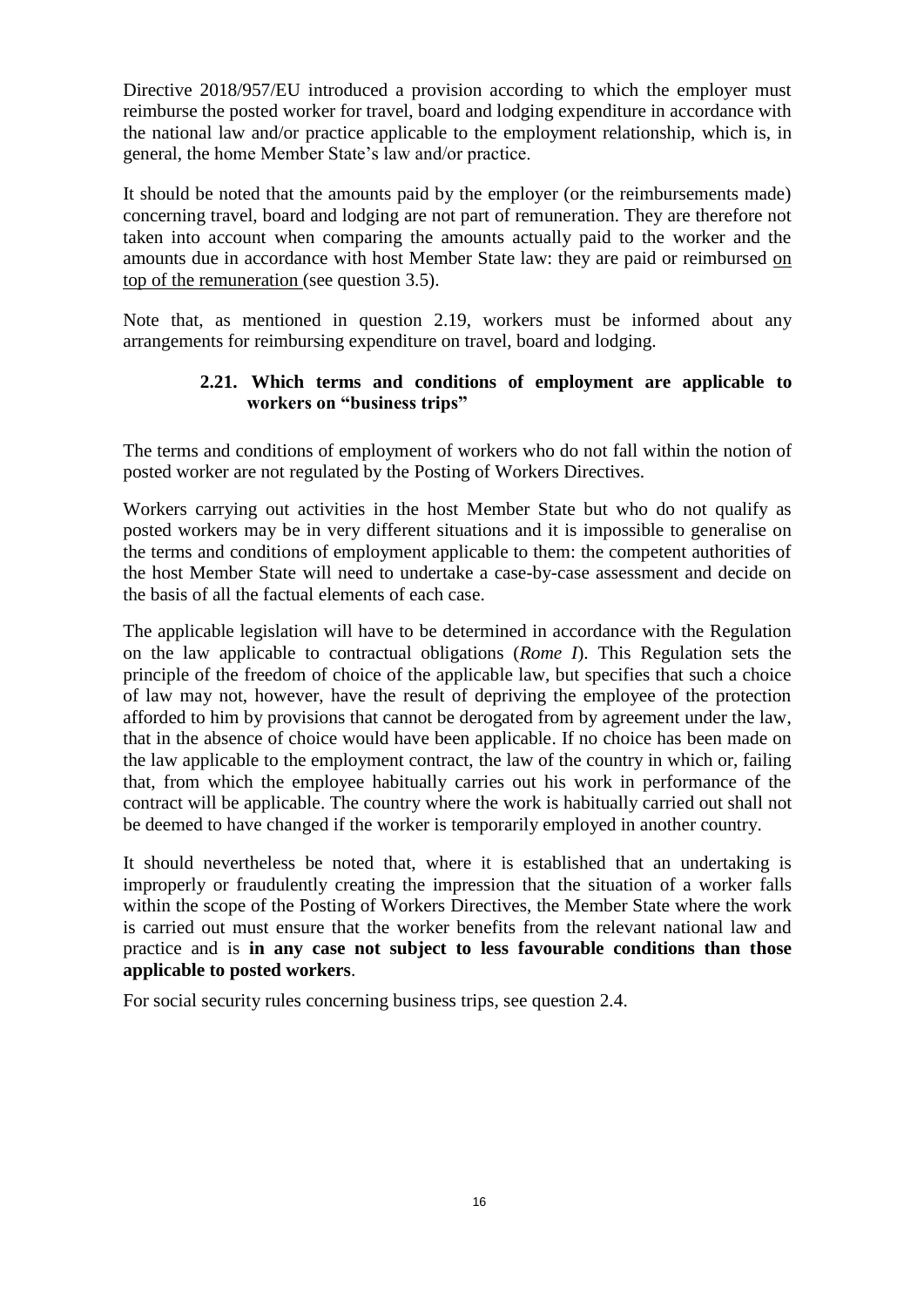#### <span id="page-16-1"></span><span id="page-16-0"></span>**3. DURING THE POSTING**

## **3.1. The employer of the posted workers has been approached by a trade union to engage into collective bargaining. Is this in accordance with EU law?**

The service provider may be approached by the trade unions of the host Member State to engage into a collective bargaining on, for instance, the remuneration to be granted to the posted workers. This is typically the case in Sweden and Denmark.

Please note that Directive 2014/67/EU allows the host Member State to require the designation of a contact person through whom the relevant social partners may seek to engage the service provider to enter into collective bargaining within the host Member State.

Without prejudice to the autonomy of social partners, paragraphs (1) and (1a) of Article 3 of Directive 96/71/EC as amended by Directive 2018/957/EU remain applicable in such a situation and the collective bargaining should concern the items mentioned in these provisions.

#### **3.2. How can Member States identify a non-genuine posting?**

<span id="page-16-2"></span>In order to check whether a worker qualifies as a posted worker, Member States must make an overall assessment, taking into account all factual elements. For example, in order to determine whether an undertaking genuinely performs **substantial activities** in the Member State from which the posting takes place, pursuant to Article 4(2) of Directive 2014/67/EU, Member States may take into account, in particular:

- the place where the undertaking has its registered office and administration, uses office space, pays taxes and social security contributions, etc.

- the place where posted workers are recruited and from which they are posted;

- the place where the undertaking performs its substantial business activity and where it employs administrative staff;

- the number of contracts performed and/or the size of the turnover realised in the Member State of establishment, taking into account the specific situation of, inter alia, newly established undertakings and SMEs.

In order to assess the **temporary nature** of the activity carried out by the posted worker, pursuant to Article 4(3) of Directive 2014/67/EU, Member States may assess, in particular:

- whether the work is carried out for a limited period of time in the host Member State;

- whether the posting takes place to a Member State different from the country where the worker habitually carries out his or her work;

- whether the posted worker returns to or is expected to resume working in the home Member State;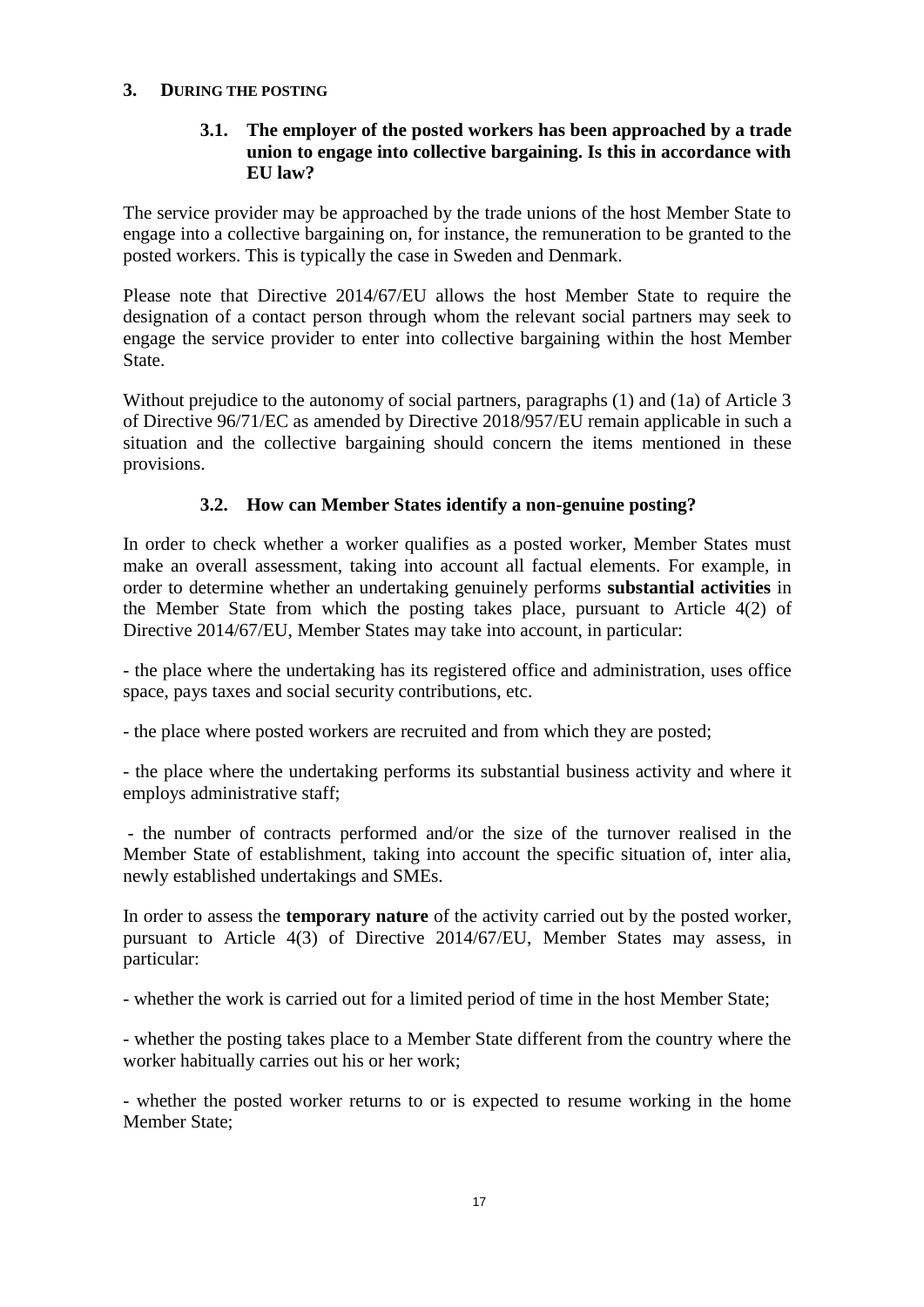- whether travel, board and lodging or accommodation is provided or reimbursed by the employer who posts the worker and, if so, how this is provided or the method of reimbursement;

- any previous periods during which the post was filled by the same or by another posted worker.

According to Article 4 of Directive 2014/67/EU, those elements are indicative factors in the overall assessment and should therefore not be considered in isolation.

## **3.3. In case of inspection, which documents must be available?**

<span id="page-17-0"></span>Directive 2014/67/EU allows the host Member State to impose:

- an obligation to keep or make available and/or retain copies, in paper or electronic form, of the employment contract, payslips, time-sheets and proof of payment of wages or copies of equivalent documents
- an obligation to provide a translation of the documents referred to above into the official language of the host Member State or into (an)other language(s) accepted by the host Member State.

As far as the coordination of social security is concerned, Regulations (EC) No 883/2004 and 987/2009 provide that, for every cross-border work-related activity (including "business trips") the employer, or any self-employed person concerned, is under the obligation to notify the competent (home) Member State, whenever possible in advance, and obtain a portable document A1 (PD A1). See also the Practical Guide on the applicable legislation in the EU, the EEA and Switzerland, point 11.

# <span id="page-17-1"></span>**3.4. The labour inspectors of the host Member States refuse to consider the posting allowance as part of remuneration. Is this correct under EU law?**

According to the Directive 2018/957/EU the employer of the posted worker must guarantee that the amount actually paid to the worker during the posting is at least equivalent to the "remuneration"<sup>16</sup> required under the rules of the host Member State. In order to understand which amount is due to be paid, a comparison between the amount actually paid to the worker and the amount due under the host Member State rules, is needed and it must be based on the gross remuneration of national workers (i.e. before contributions, deductions or taxes), rather than on the individual constituent elements of remuneration.

Remuneration includes any allowances specific to posting unless they are paid in reimbursement or compensation of expenditure on travel, board and lodging.

Reimbursement or compensation of expenditure on travel, board and lodging are not considered as remuneration and therefore not taken into account for the comparison. If it does not appear clearly which elements of the posting allowance are paid in reimbursement of expenditure actually incurred because of the posting, then the entire allowance is considered to be paid in reimbursement of expenditure, not remuneration.

 $16<sup>16</sup>$ As from 30 July 2020. Until that date, "minimum rates of pay".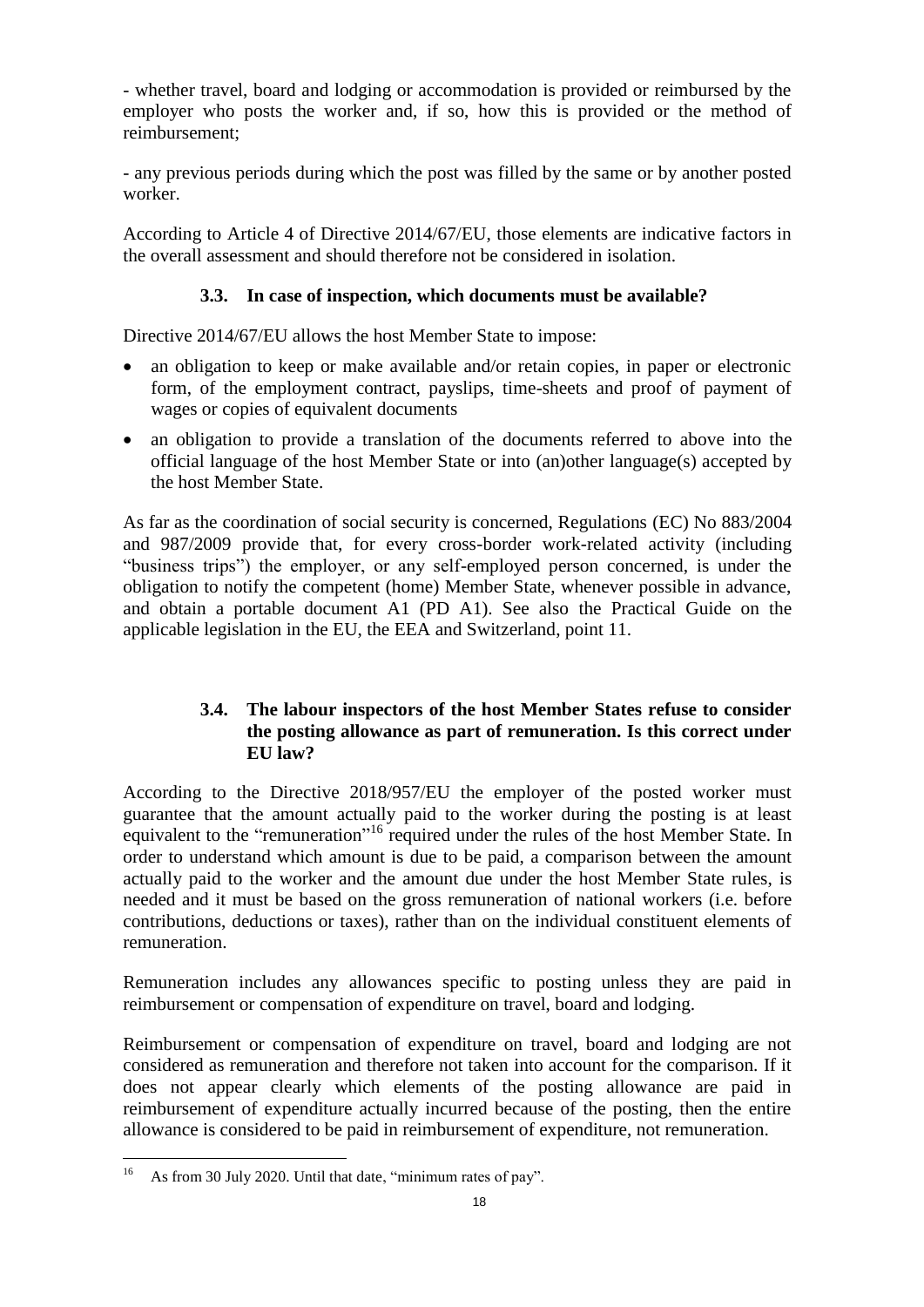# **IN PRACTICE**

In order to apply the Posting of Workers Directives, two sets of rules may need to be taken into account:

1. the rules of the host Member State which determine the required "remuneration", including, as the case may be, the rules set out in collective agreements made universally applicable or that otherwise apply;

2. the rules of the home Member State determining the remuneration paid to the worker, including the law, any applicable collective agreement and the individual employment contract.

The employer must ensure that the amount paid to the posted worker is at least equivalent to the remuneration required under the rules of the host Member State.

The total gross amounts of remuneration should be compared, rather than any individual constituent elements of remuneration.

When making this comparison, certain elements paid to the worker in accordance with home Member State rules cannot be taken into account in the host Member State as elements of the required remuneration: this is the case of payments for overtime, payments in respect of expenses actually incurred because of posting and any payment which compensates the worker for having carried out additional work or work under particular conditions.

Gross amount to be paid in accordance with Article 3(1) – host Member State Gross amount actually paid Wage for the category  $1550$  Wage Posting allowance Compensation for board and lodging 500 1100 500 Total 1550 2100

Below some examples of such comparison.

In this example, the amount paid complies with the requirement of Article 3(1). The compensation for costs is not taken into account but the wage and posting allowance are together higher that the amount due under host Member State rules.

| Gross amount to be paid in accordance<br>with Article $3(1)$ – host Member State |      | Gross amount actually paid        |     |
|----------------------------------------------------------------------------------|------|-----------------------------------|-----|
| Wage for the category                                                            | 1550 | Wage                              | 800 |
| Daily allowance                                                                  | 400  | Posting allowance                 | 900 |
| Compensation for traveling<br>time                                               | 150  | Compensation for lodging<br>costs | 400 |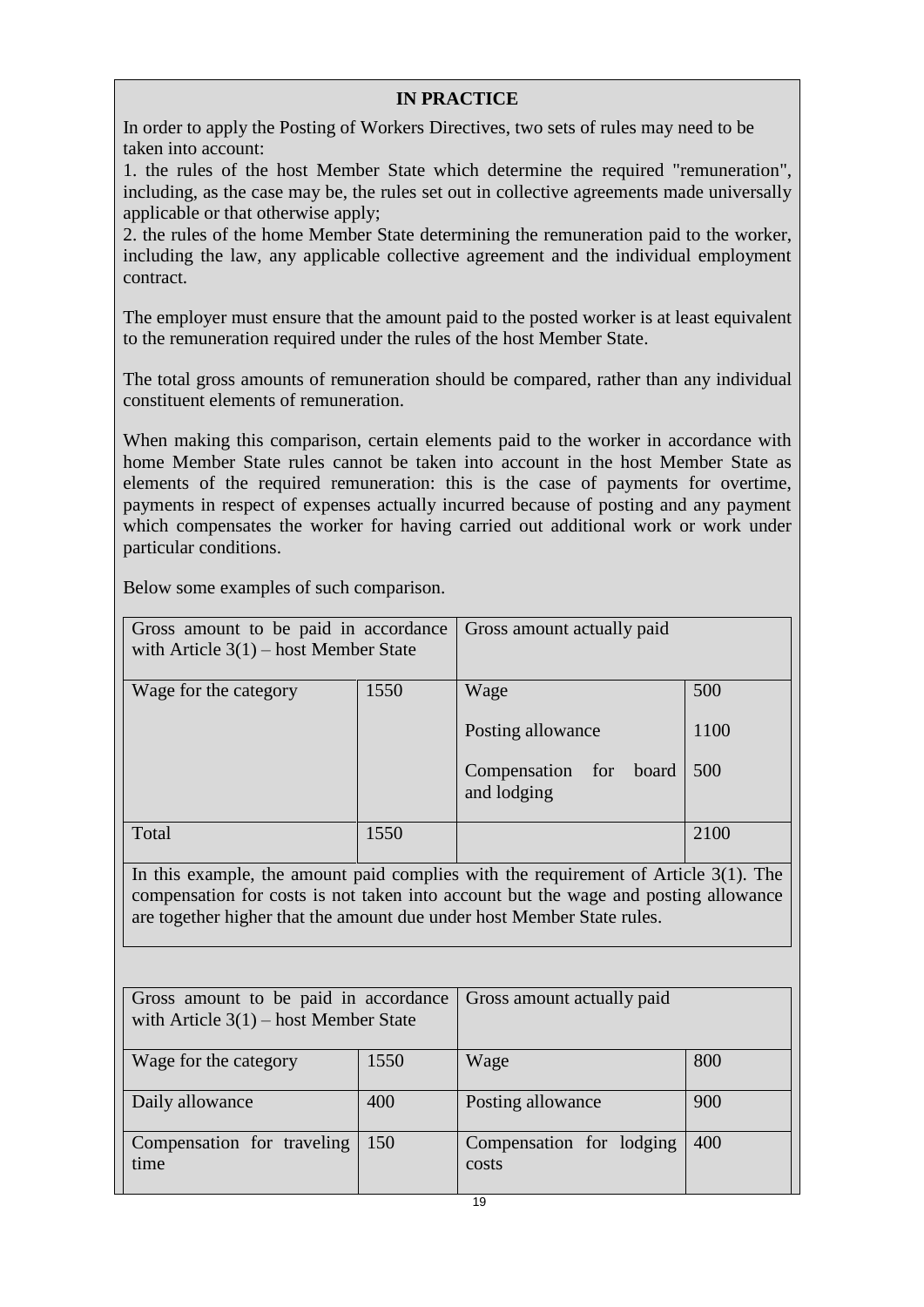| Total                                                                                                                                                                                                                                                                                                                        | 2100 |                                                  | 2100 |  |  |  |  |  |
|------------------------------------------------------------------------------------------------------------------------------------------------------------------------------------------------------------------------------------------------------------------------------------------------------------------------------|------|--------------------------------------------------|------|--|--|--|--|--|
| In this example, the amount paid does not comply with the requirement of Article $3(1)$<br>since the compensation for lodging costs cannot be taken into account and the amount<br>paid is therefore inferior to the amount due under host Member State rules.                                                               |      |                                                  |      |  |  |  |  |  |
|                                                                                                                                                                                                                                                                                                                              |      |                                                  |      |  |  |  |  |  |
| Gross amount to be paid in accordance<br>with Article $3(1)$ – host Member State                                                                                                                                                                                                                                             |      | Gross amount actually paid                       |      |  |  |  |  |  |
| Wage for the category                                                                                                                                                                                                                                                                                                        | 1550 | Wage                                             | 800  |  |  |  |  |  |
|                                                                                                                                                                                                                                                                                                                              |      | Posting allowance                                | 600  |  |  |  |  |  |
|                                                                                                                                                                                                                                                                                                                              |      | Payment for overtime work<br>and work on Sundays | 400  |  |  |  |  |  |
| Total                                                                                                                                                                                                                                                                                                                        | 1550 |                                                  | 1800 |  |  |  |  |  |
| In this example, the amount paid does not comply with the requirement of Article $3(1)$ :<br>if an employer requires a worker to carry out additional work or to work under<br>particular conditions, compensation for that additional service is not taken into account<br>for the purpose of calculating the remuneration. |      |                                                  |      |  |  |  |  |  |

#### **3.5. Can my employer deduct from my salary the costs of lodging and boarding?**

<span id="page-19-0"></span>No. Reimbursement or compensation of expenditure related to travel, board and lodging is provided in addition to the remuneration. It can therefore not be deducted by the employer from the remuneration paid to the worker.

## <span id="page-19-1"></span>**3.6. Can the host Member State request that I comply with provisions of that Member State on the reimbursement of expenditure on travel, board and lodging?**

Directive 2018/957/EU states that employers must reimburse the posted worker for expenditure on travel, board and lodging in accordance with the national law and/or practice applicable to the employment relationship, which is, in general, the home Member State's law and/or practice. While expressing the principle according to which such expenses must be supported by the employer, the Directive thus leaves it to the national law and or the practice (including collective agreements at any level) of the home Member State to regulate the issue.

Nevertheless, a posted worker who, **during the posting assignment**, is required to travel to and from the regular place of work in the host Member State, or is temporarily sent by the employer from that regular place of work to another place of work is entitled to any allowance or reimbursement of expenses required, in the host Member State, by law or by any collective agreement made universally applicable or that otherwise applies in accordance with Article 3(8) of Directive 96/71/EC as amended.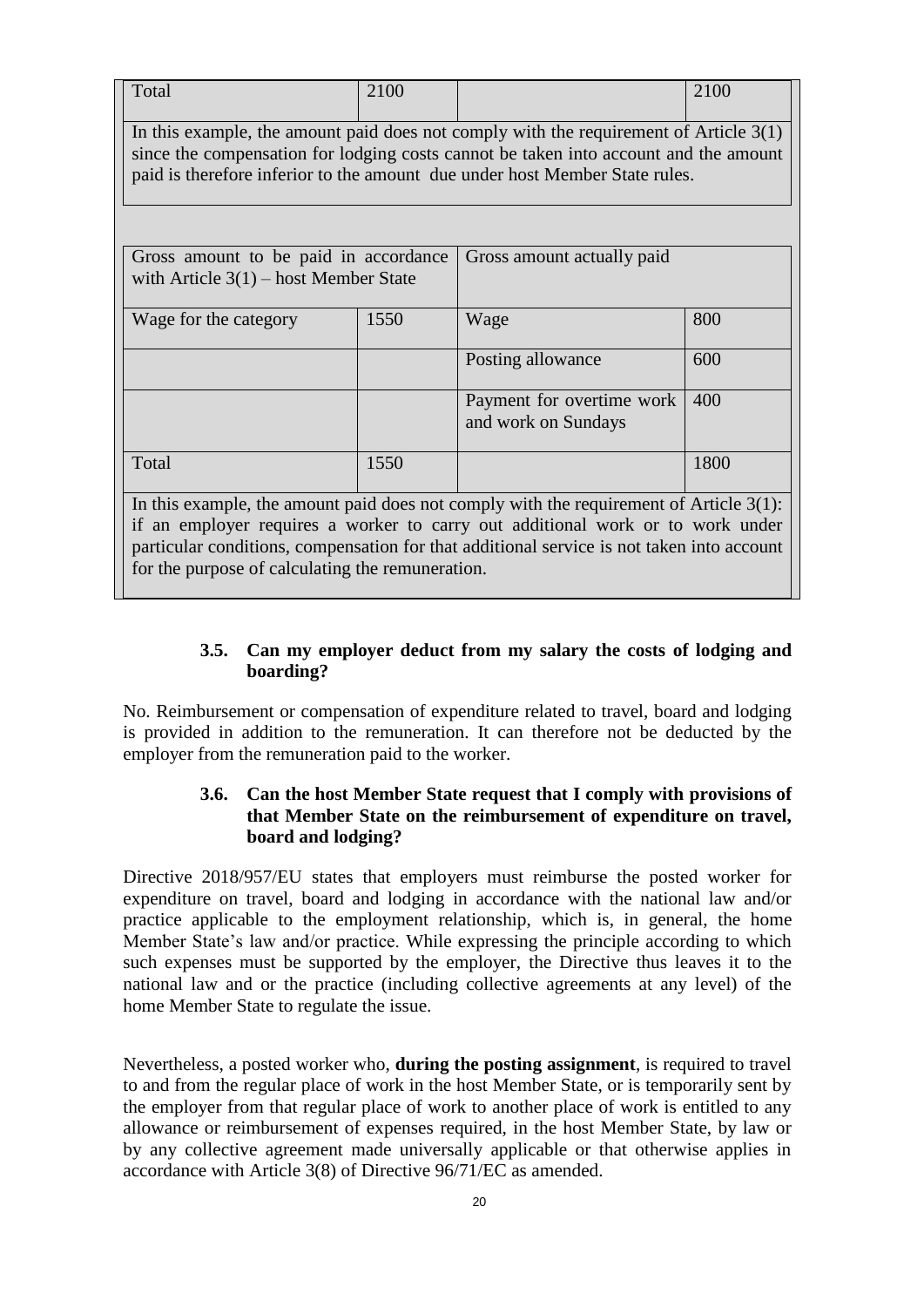# **IN PRACTICE**

A Portuguese worker is posted for six months to a building site in Ostend (Belgium).

During the posting, the worker is sent for a week to Liège (Belgium) to attend a vocational training session.

The board and lodging allowances provided by the generally binding collective agreement in Belgium for the construction sector are to be paid to the posted worker for the time of working outside of the regular place of work (Ostend, in this example) in the host Member State.

#### **3.7. In case of a subcontracting chain, who can be made liable for compliance with requirements?**

<span id="page-20-0"></span>The rules on subcontracting liability are set out in Article 12 of Directive 2014/67/EU and can be summarised as follows:

- Member States may put in place, on a non-discriminatory and proportionate basis, a subcontracting liability, to ensure that, in subcontracting chains, the contractor of which the employer is a direct subcontractor may be held liable by the posted worker with respect to any outstanding net remuneration, in addition to or in place of the employer;
- as regards the construction sector, Member States must provide for such subcontracting liability;
- Member States may provide for more stringent liability rules on a nondiscriminatory and proportionate basis with regard to the scope and range of subcontracting liability;
- instead of the liability rules above mentioned, Member States may put in place other appropriate enforcement measures, which enable effective and proportionate sanctions against the contractor.

In short, a system of subcontracting liability must be in place for the construction sector making the contractor in a direct subcontracting relationship liable. In other economic sectors, Member States may put in place a system of subcontracting liability, even with an extended scope or range, provided it is non-discriminatory and proportionate.

It should be noted that the Directive allows Member States to exempt from joint liability a contractor that has undertaken "due diligence obligations", in accordance with national law.

#### **3.8. Is it possible to put in place a subcontracting liability system only to cross-border situations?**

<span id="page-20-1"></span>As mentioned in question [3.7,](#page-20-0) any system of subcontracting liability put in place in accordance with Directive 2014/67/EU must be non–discriminatory and proportionate. Accordingly, Member States may not set up a system of subcontracting liability which applies only to cross-border service providers, as this would directly discriminate against those service providers. Such system could discourage customers and contractors to contract or subcontract with undertakings established in other Member States.